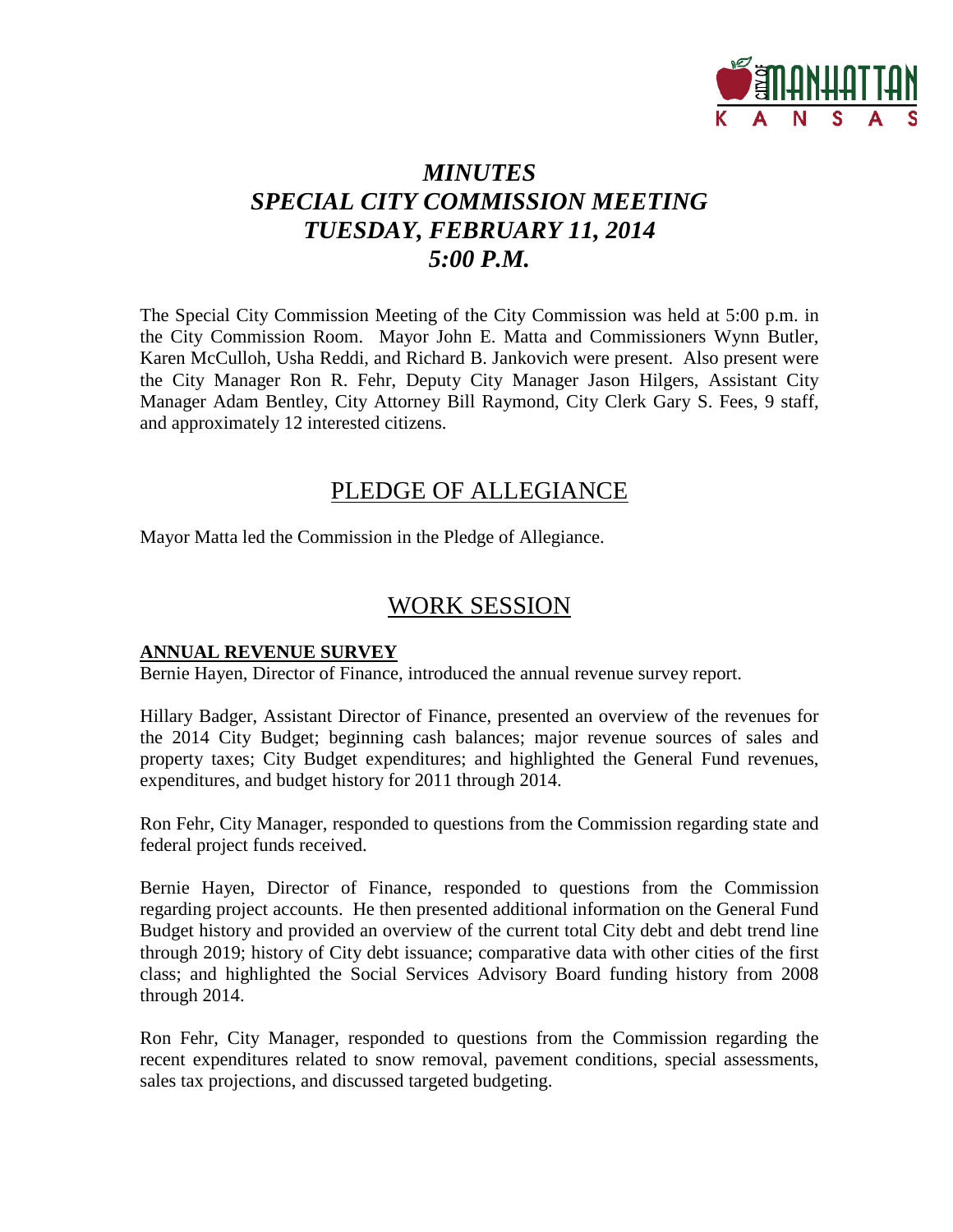# WORK SESSION *(CONTINUED)*

# **ANNUAL REVENUE SURVEY** *(CONTINUED)*

After discussion and comments from the Commission, Bernie Hayen, Director of Finance, provided additional information on the item and informed the Commission that the first budget Work Session would be on May 13, 2014.

After discussion and comments from the Commission regarding funding for the Social Services Advisory Board, John Ball, 3107 Harahey Ridge, Chair, Social Services Advisory Board (SSAB), provided an overview of the process the Board uses in regards to making funding recommendations to the Commission. He stated that the process is a requirements-based process and the Board works hard to eliminate duplication. He discussed the challenges associated with prioritizing social services and favored looking at the requirements, and projections rather than a percentage funding amount. He appreciated the guidance to keep funding generally flat, but if there are special circumstances he wanted to bring that to the City Commission.

Sarah Blair, 2204 Elco Circle, Vice-Chair, Social Services Advisory Board, informed the Commission on the Riley County Court House docket fees that have or may be eliminated, which would result in a decrease in funding for the Crisis Center, Sunflower CASA, and maybe other agencies. She then responded to questions from the Commission and provided additional information on historical funding levels and agency allocations.

John Ball, 3107 Harahey Ridge, Chair, Social Services Advisory Board (SSAB), informed the Commission that the Board's purpose is to advise the Commission and mentioned fundraising and volunteer efforts of the agencies. He then responded to questions from the Commission about the utility bill donation program, the current process for budgeting based on the agency requirements, effectiveness, workload, and additional considerations.

After discussion of the Commission on funding levels for social services and the utility donation program, Bernie Hayen, Director of Finance, responded to questions from the Commission and provided information on the utility billing donation program for social services and discussed the vendor ghost credit card that would generate additional revenue back to the City and could be used for social services.

This was a Work Session item and no formal action was taken.

# PUBLIC COMMENTS

Mayor Matta opened the public comments.

Hearing no comments, Mayor Matta closed the public comments.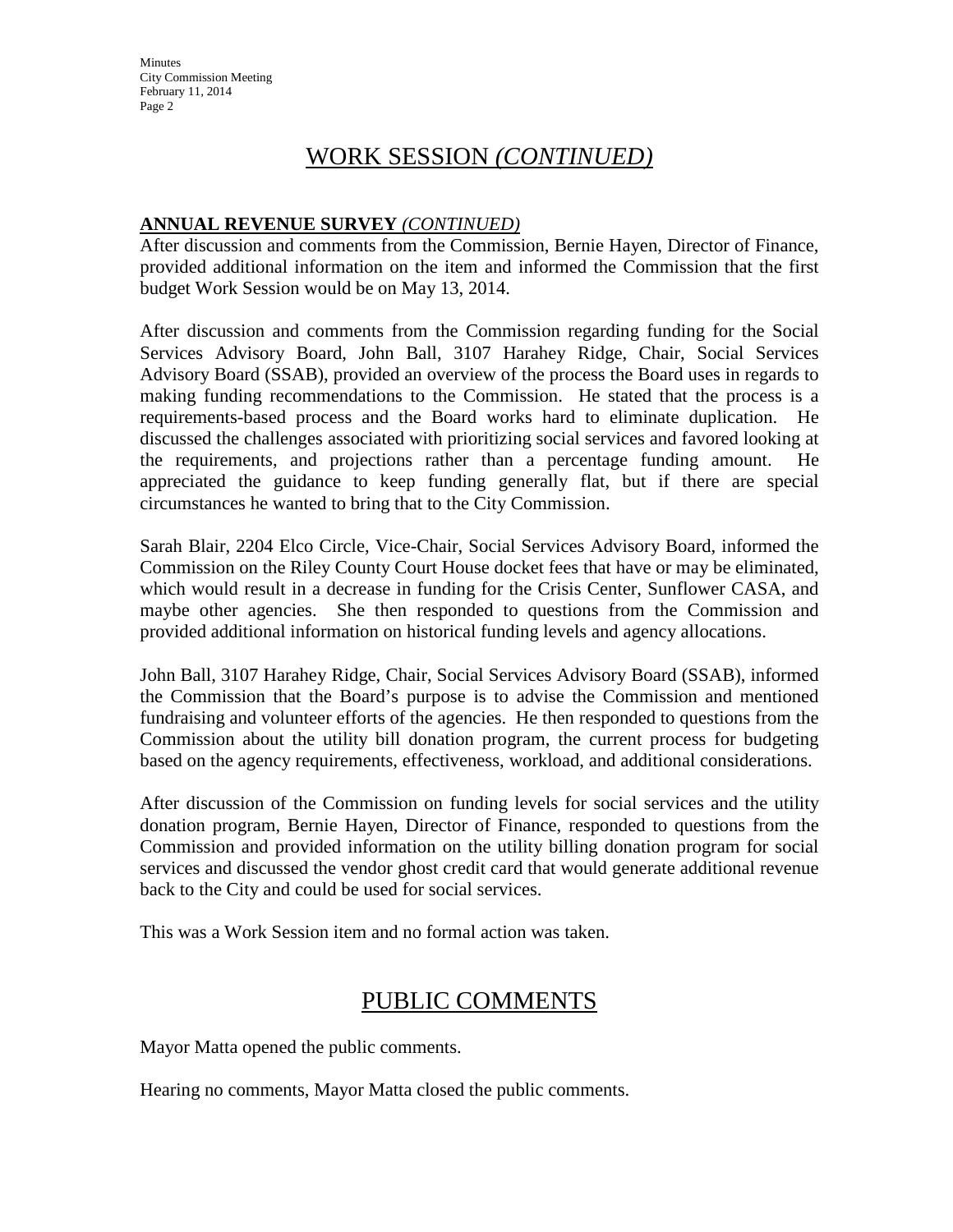# COMMISSIONER COMMENTS

Commissioner Jankovich congratulated the City's street crews for their good work in removing the heavy snow fall and responding to the storm.

Commissioner Butler voiced kudos to the driver of City truck No. 31 during the snow storm. He also thanked Deputy City Manager Jason Hilgers for assembling a team for the March of Dimes program and encouraged community members to support this effort.

Commissioner McCulloh informed the community that she and Representative Sydney Carlin helped to collect food for the Breadbasket at Dillon's East during Super Bowl weekend. She also urged the City Commission to consider a challenge with Riley County Commission for Walk Kansas.

Mayor Matta expressed his appreciation to City staff for their efforts during the snow removal and clean-up.

# CONSENT AGENDA

(\* denotes those items discussed)

#### **MINUTES**

The Commission approved the minutes of the Regular City Commission Meeting held Tuesday, January 21, 2014.

### **CLAIMS REGISTER NOS. 2750 AND 2751**

The Commission approved Claims Register Nos. 2750 and 2751 authorizing and approving the payment of claims from January 15, 2014, to January 28, 2014, in the amounts of \$880,089.80 and \$2,591,553.06, respectively.

#### **LICENSE**

The Commission approved a Tree Maintenance License for calendar year 2014 for Paul's Tree Service, Inc., 27530 Oregon Trail Road, Saint Mary's, Kansas.

#### **FINAL PLAT – HERITAGE SQUARE SOUTH, UNIT THREE, PUD**

The Commission accepted the easements and rights-of-way, as shown on the Final Plat of Heritage Square South, Unit Three, Planned Unit Development, generally located to the southeast of the intersection of US 24 and South Port Drive.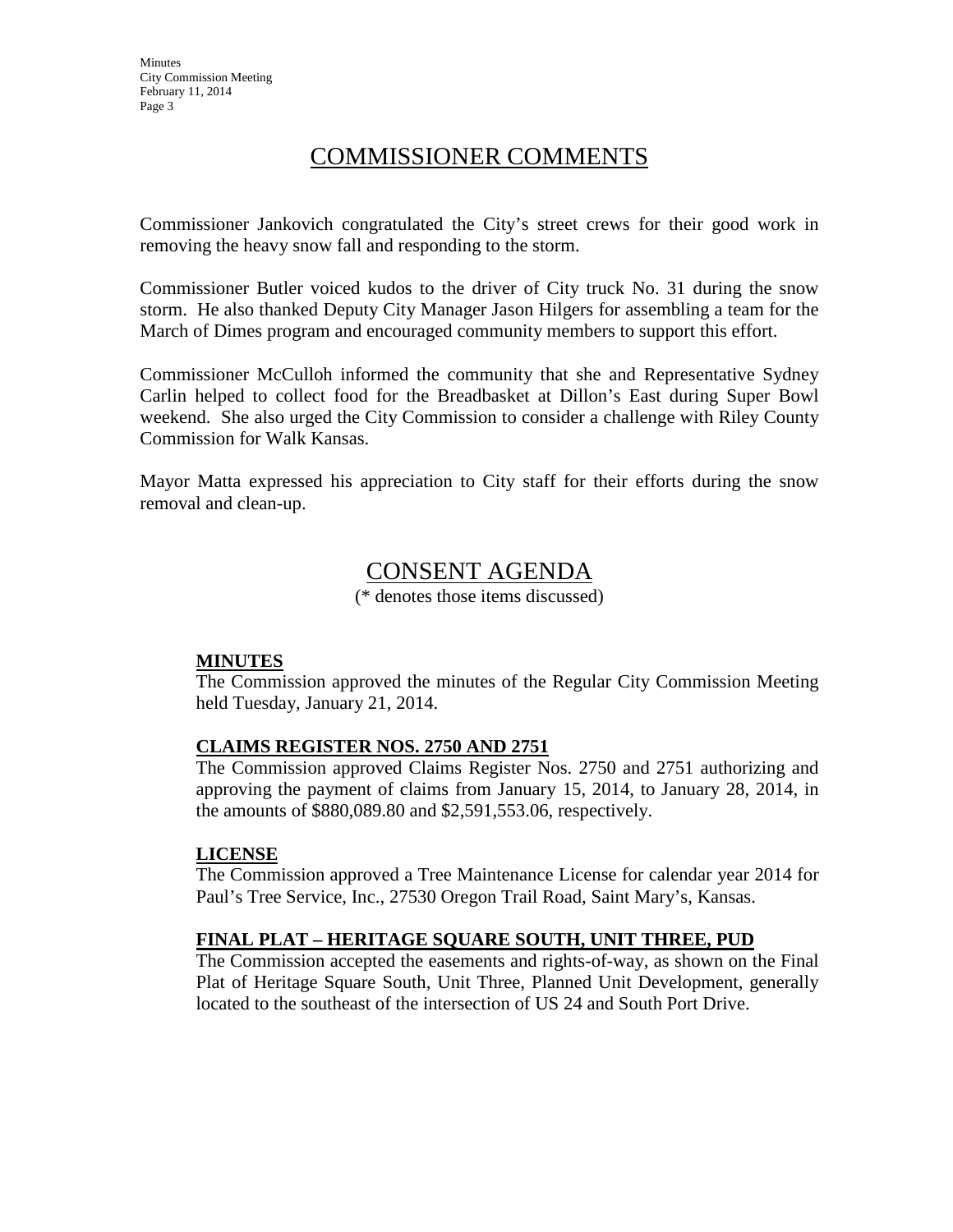# CONSENT AGENDA *(CONTINUED)*

### **FINAL PLAT – BARTON PLACE ADDITION, UNIT THREE**

The Commission accepted the easements and rights-of-way, as shown on the Final Plat of Barton Place Addition, Unit Three, generally located 175 feet south of the intersection of Wreath Avenue and Hemlock Avenue, long the south side of Wreath Avenue, based on conformance with the Manhattan Urban Area Subdivision Regulations.

# **ORDINANCE NO. 7062 – AMEND PRELIMINARY DEVELOPMENT PLAN – LOT 10, HERITAGE SQUARE SOUTH COMMERCIAL PUD**

The Commission approved Ordinance No. 7062 amending Ordinance No. 6607 and the Preliminary Development Plan of Lot 10, Heritage Square South Commercial Planned Unit Development, generally located southeast of the intersection of South Port Drive and US 24, to be known as the Final Development Plan of Salisbury Supply, Lot 1, Heritage Square South, Unit Three, Commercial Planned Unit Development, based on the findings in the Staff Report *(See Attachment No. 1)*, with the two conditions of approval.

# **FIRST READING – LEVY SPECIAL ASSESSMENTS – GOB 2014-A**

The Commission approved first reading of an ordinance levying special assessments against the benefiting properties in the following eight (8) projects, which have been completed: *Grand Vista Addition, Unit Two – Street (ST1202), Sanitary Sewer (SS1203), Water (WA1205), and Stormwater (SM1201); Lee Mill Heights Addition, Unit Three, Phase Two, and Unit Four, Phase Three – Street (ST1101) and Water (WA1102); and Lee Mill Heights Addition, Unit Three, Phase Two; Unit Four, Phase Three; Unit Five; and Unplatted Tract A – Sanitary (SS1102) and Stormwater (SM1101).*

# **RESOLUTION NO. 021114-A – PETITION – NORTHLAKE ADDITION, UNIT 2 – SANITARY SEWER IMPROVEMENTS (SS1321)**

The Commission found the petition sufficient and approved Resolution No. 021114-A finding the project advisable and authorizing construction for the Northlake Addition, Unit 2, Sanitary Sewer (SS1321) Improvements.

### **RESOLUTION NO. 021114-B – PETITION – NORTHLAKE ADDITION, UNIT 2 – WATER IMPROVEMENTS (WA1322)**

The Commission found the petition sufficient and approved Resolution No. 021114-B finding the project advisable and authorizing construction for the Northlake Addition, Unit 2, Water (WA1322) Improvements.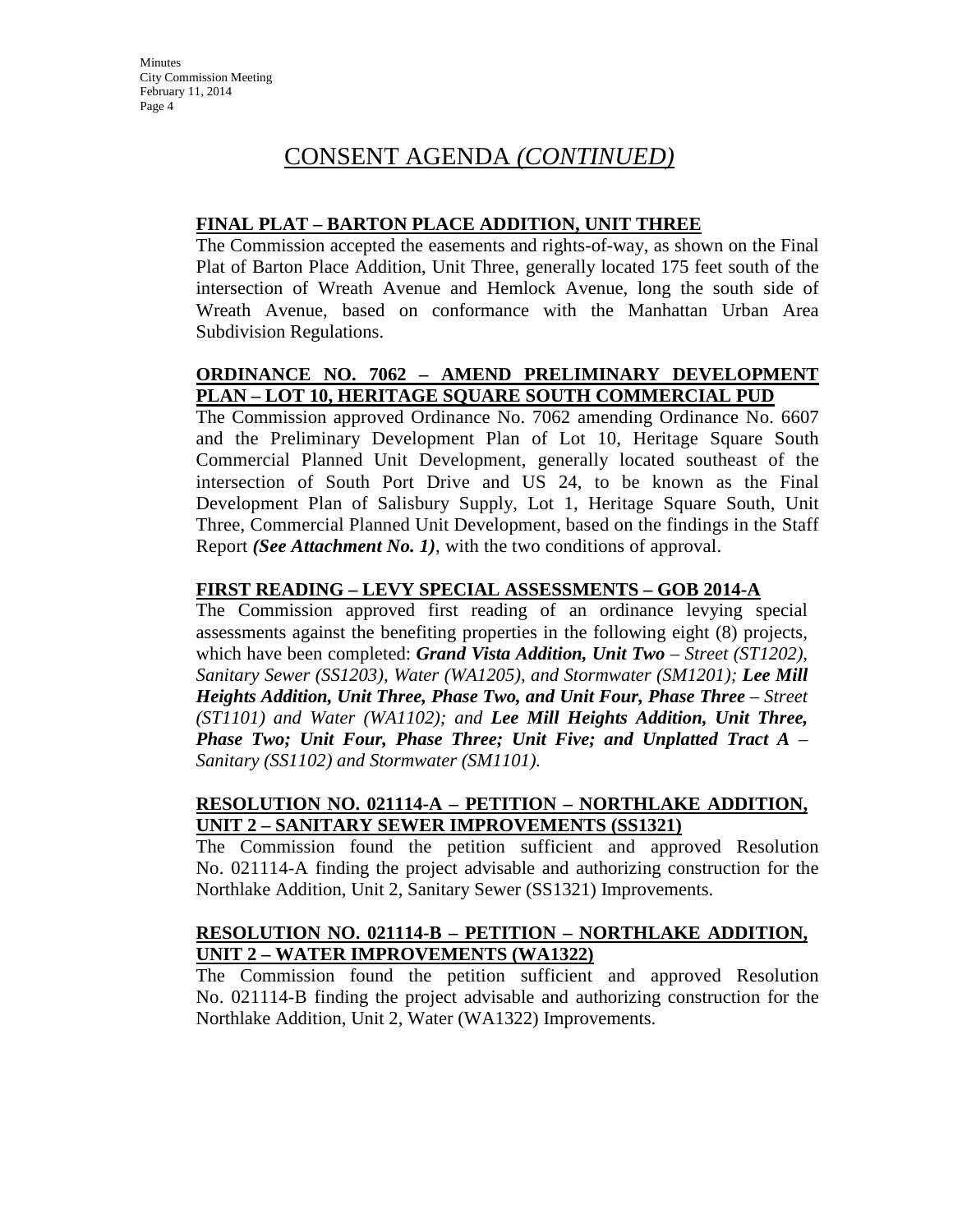# CONSENT AGENDA *(CONTINUED)*

# **RESOLUTION NO. 021114-C – PETITION – NORTHLAKE ADDITION, UNIT 2 – STREET IMPROVEMENTS ST1326)**

The Commission found the petition sufficient and approved Resolution No. 021114-C finding the project advisable and authorizing construction for the Northlake Addition, Unit 2, Street (ST1326) Improvements.

# **AGREEEMENT – ENGINEERING SERVICES – NORTHLAKE ADDITION, UNIT 2 – SANITARY SEWER (SS1321), WATER (WA1322), AND STREET (ST1326) IMPROVEMENTS**

The Commission authorized the Mayor and City Clerk to execute an agreement with SMH Consultants, of Manhattan, Kansas, to perform professional services for the Northlake Addition, Unit 2, Sanitary Sewer (SS1321), Water (WA1322), and Street (ST1326) Improvements.

### **RESOLUTION NO. 021114-D – PETITION – LOT 6, DOWNTOWN ENTERTAINMENT DISTRICT, UNIT THREE – STREET IMPROVEMENTS (ST1318)**

The Commission found the petition sufficient and approved Resolution No. 021114-D, finding the project advisable and authorizing construction of Lot 6, Downtown Entertainment District, Unit 3, Street Improvements (ST1318).

# **\* AWARD CONTRACT – CDBG HOUSING REHABILITATION PROGRAM**

Commissioner Butler stated that he had a conflict of interest on the award to Economy Carpentry, Painting and Concrete, and would abstain on the item.

The Commission accepted the bids for 808 Brockman Circle; awarded the bid to the lowest responsible bidder Economy Carpentry, Painting and Concrete, of Manhattan, Kansas, in the amount of \$19,875.00; authorized the Mayor and City Clerk to enter into agreements with the contractor and property owner for expenditure of CDBG Housing Rehabilitation funds; and authorized City Administration to approve any necessary change orders.

### **PURCHASE – FUEL MANAGMEENT SYSTEM**

The Commission authorized the purchase in the amount of \$44,928.00 of a fuel management system for the Street Shop from Double Check Company, Inc., of Kansas City, Missouri.

#### **BOARD APPOINTMENTS**

The Commission approved appointments by Mayor Matta to various boards and committees of the City.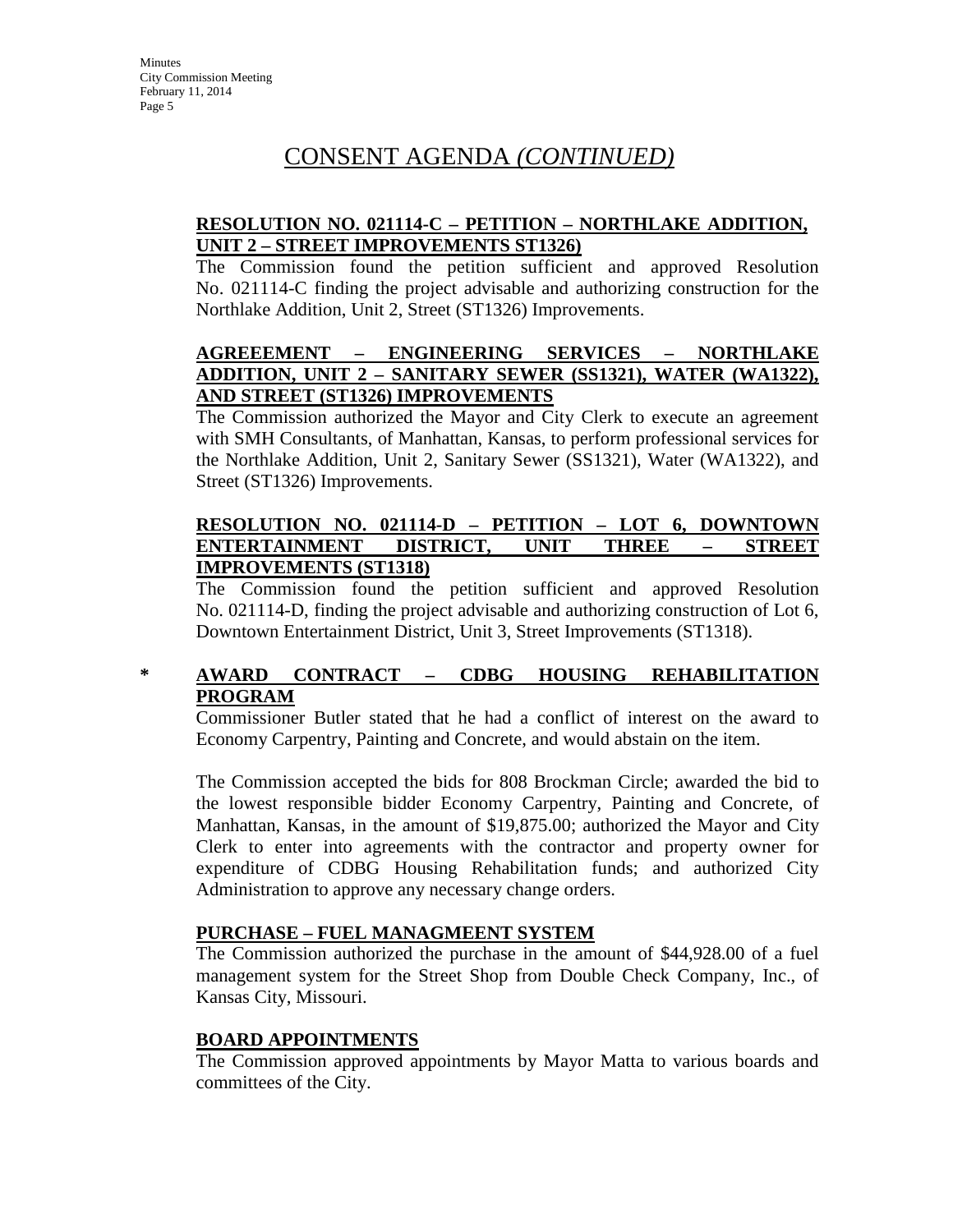# CONSENT AGENDA *(CONTINUED)*

### **BOARD APPOINTMENTS** *(CONTINUED)*

#### *Arts And Humanities Advisory Board*

Re-appointment of Joleen Hill, 2909 Amherst Avenue, to a three-year term. Ms. Hill's term will begin April 1, 2014, and will expire March 31, 2017.

Re-appointment of Jay Nelson, 406 Poyntz Avenue, to a three-year term. Mr. Nelson's term will begin April 1, 2014, and will expire March 31, 2017.

#### *Downtown Business Improvement District Advisory Board*

Appointment of Christopher Spaw, 122 South Manhattan Avenue, to a twoyear term. Mr. Spaw's term begins immediately, and will expire December 31, 2015.

#### *Housing Authority Board of Commissioners*

Re-appointment of Lorenza Lockett, 1920 Bluestem Terrace, to a four-year term. Ms. Lockett's term will begin March 4, 2014, and will expire March 3, 2018.

#### *Municipal Audit Committee*

Re-appointment of Adam Glendening, 313 Brookway Drive, to a three-year term. Mr. Glendening's term will begin April 1, 2014, and will expire March 31, 2017.

Re-appointment of Richard Jankovich, 2021 Somerset Square, a one-year Commissioner term. Commissioner Jankovich's term will begin Apirl 1, 2014, and will expire March 31, 2015.

Commissioner McCulloh moved to approve the consent agenda. Commissioner Jankovich seconded the motion. On a roll call vote, motion carried with the exception of Item J, AWARD CONTRACT – CDBG HOUSING REHABILITATION PROGRAM, which carried 4-0-1, with Commissioner Butler abstaining on the item.

# GENERAL AGENDA

# **REQUEST – WAIVE FEES – BIRCHWOOD VILLAS ADDITION - HOUSING TAX CREDITS**

Jason Hilgers, Deputy City Manager, presented an overview of the item.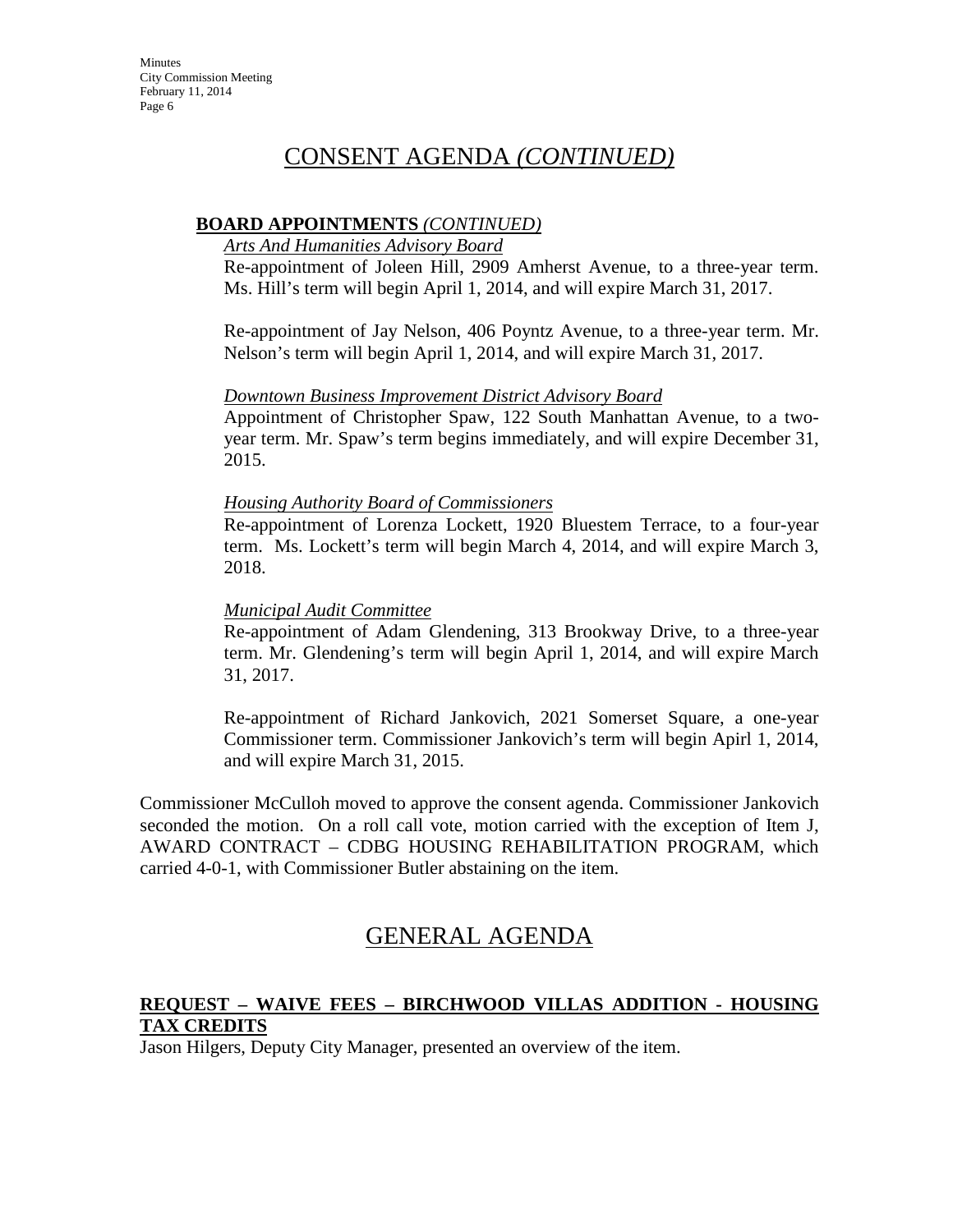# GENERAL AGENDA *(CONTINUED)*

### **REQUEST – WAIVE FEES – BIRCHWOOD VILLAS ADDITION - HOUSING TAX CREDITS** *(CONTINUED)*

The Commission asked that the item be moved to the end of the agenda in order to allow time for Jill Jacoby, Executive Director, to be present and provide additional information on the item regarding their request to waive fees.

#### **ADOPT - 2014 CITY COMMISSION GOALS AND PRIORITIES**

Ron Fehr, City Manager, presented an overview of the City Commission goals and priorities that were developed during the City Commission Retreat and Goal Setting Session on January 2, 2014.

Commissioner Butler stated the compilation of goals are well done; however, he requested that on the second page, under the heading Parks and Recreation Planning and Facility Improvements, be modified with the deletion of "Evaluate the Fieldhouse Project Report that was presented to the City Commission in December 2013," and consider removing the first sentence that mentions the Fieldhouse Report. He also voiced concern with comments on the Fieldhouse website and stated that he could not support the Fieldhouse project as proposed because it would break the budget.

Commissioner Reddi agreed with Commissioner Butler and stated that the implication is that we are looking at the Fieldhouse Project, when we are actually looking at evaluating and updating the facilities that we already have in a collaborative effort. She also voiced concern with several items on the Fieldhouse website that she did not agree with.

Mayor Matta stated that it may be a matter of semantics and voiced his appreciation to the Fieldhouse Group for their work and effort they have brought to the item.

Commissioner Jankovich appreciated the concerns expressed by the Commission. He stated that this is an opportunity to evaluate our facilities and we can have the Parks and Recreation Advisory Board review and make recommendations. He voiced support for collaboration with Geary County and Junction City to explore joint use facilities and the remaining items as proposed.

Commissioner McCulloh stated that the community has a lot of valuable infrastructure that we have invested in and may need improvements, but not be totally taken out.

After discussion of the Commission, there was a consensus that the bold text under Parks and Recreation Planning and Facility Improvements, "Evaluate the Fieldhouse Project Report that was presented to the City Commission in December 2013" be eliminated and all other text would remain, as proposed.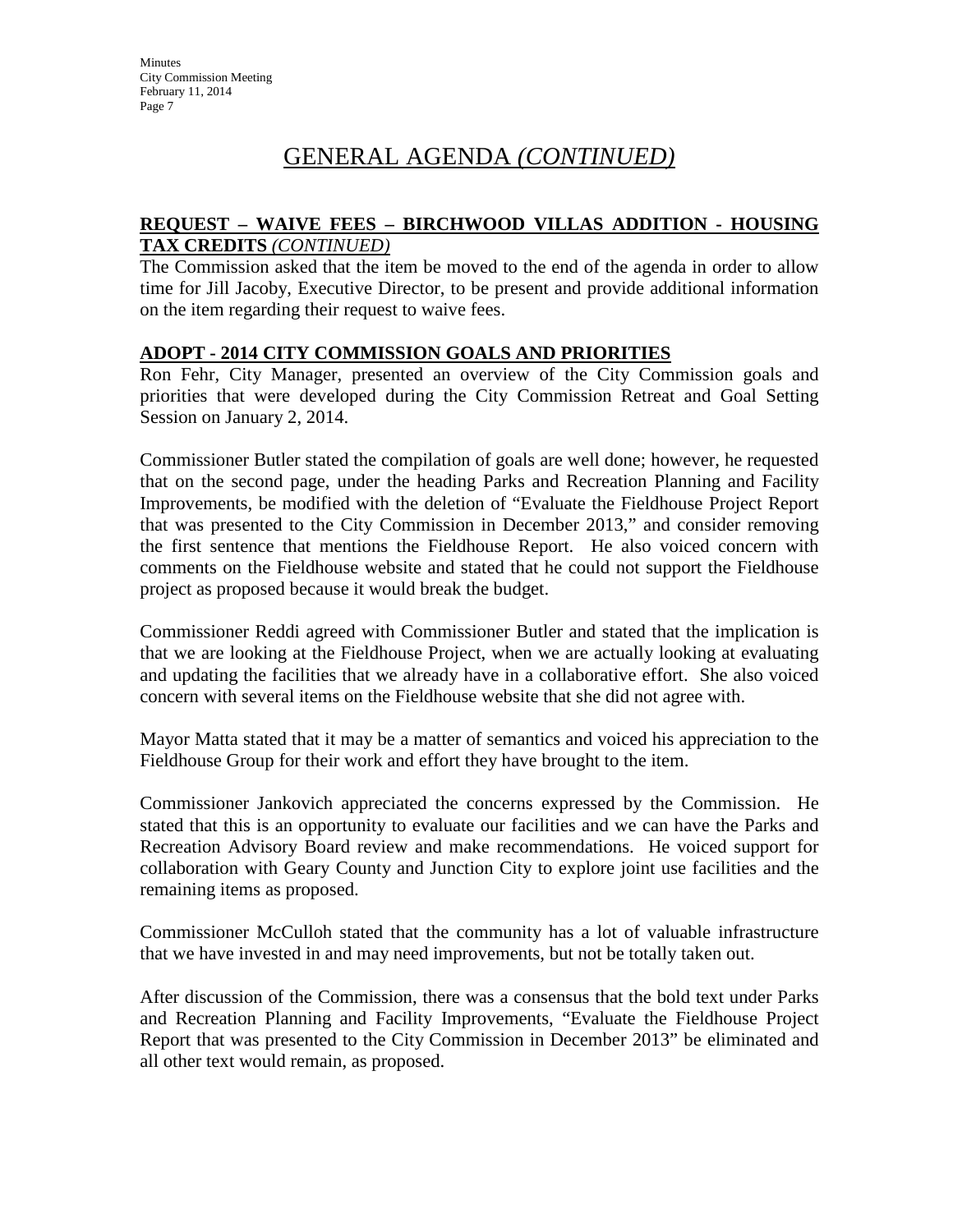# GENERAL AGENDA *(CONTINUED)*

### **ADOPT - 2014 CITY COMMISSION GOALS AND PRIORITIES**

After additional discussion and comments from the Commission, Commissioner Jankovich moved to approve the 2014 City Commission Goals and Priorities *(See Attachment No. 2)* with the elimination of the bold portion under the Parks and Recreation Planning and Facility Improvements that states, "Evaluate the Fieldhouse Project Report that was presented to the City Commission in December 2013" and all remaining portions of that section of the City Commission goals would remain. Commissioner Butler seconded the motion. On a roll call vote, motion carried 5-0.

### **DISCUSSION: FUNDING OPTIONS – BOND - CONFERENCE CENTER AND ADJACENT PARKING GARAGE**

Bernie Hayen, Director of Finance, presented an overview of the options for bonding and the estimated mill levy impact for the conference center and parking garage.

Ron Fehr, City Manager, responded to questions from the Commission and informed the Commission that they were working toward a May bond issue.

Bernie Hayen, Director of Finance, provided additional information on the timing and options on the bond issue.

After discussion and comments from the Commission, Ron Fehr, City Manager, responded to questions from the Commission regarding the term and preference of the proposed bonding for the conference center and parking garage. He also provided clarification on the maintenance responsibilities of the conference center.

After discussion, there was consensus among the Commission to bond the conference center and parking garage for 20 years and include a call provision.

This was a discussion item only and no formal action was taken.

### **REQUEST – WAIVE FEES – BIRCHWOOD VILLAS ADDITION - HOUSING TAX CREDITS**

Jason Hilgers, Deputy City Manager, reintroduced the item.

Jill Jacoby, Executive Director, Manhattan Area Housing Partnership, provided an overview of the Manhattan Area Housing Partnership (MAHP) and clarified their request to waive the permit and hookup fees for Willow Ridge Apartments. She then responded to questions from the Commission regarding comparable market rents, utility costs, length of resident stay, and the mission of MAHP. She asked that the Commission favorably consider the request.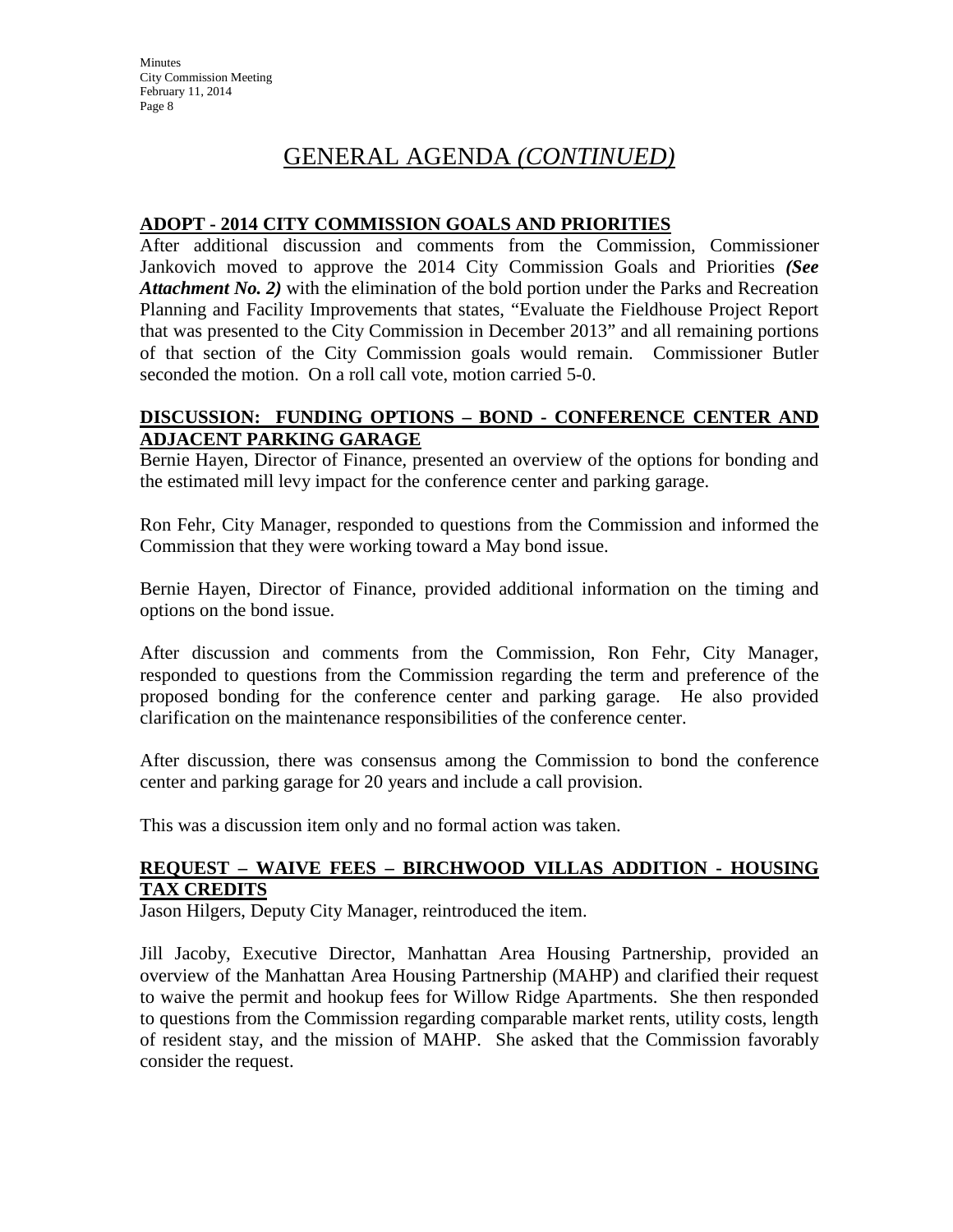# **GENERAL AGENDA (CONTINUED)**

#### REQUEST - WAIVE FEES - BIRCHWOOD VILLAS ADDITION - HOUSING **TAX CREDITS (CONTINUED)**

Jason Hilgers, Deputy City Manager, responded to questions from the Commission and provided clarification of the waiver request for building permit fees and utility hookups.

Tim Schultz, Schultz Construction, provided additional information on the item and responded to questions from the Commission. He explained the work that would need to be completed regarding tap fees and utility hook-ups.

Jason Hilgers, Deputy City Manager, responded to additional questions from the Commission. He provided additional clarification of the waiver of tap and connection fees being requested and historical requests received.

Commissioner McCulloh informed the Commission that she serves on the Manhattan Area Housing Partnership Board and is very cognizant regarding conflict of interest. She stated that she receives no income serving on the Board and, after checking with the Legal Department, would participate on the item. She provided additional information on the Manhattan Housing Partnership, and thanked Tim Schultz for his work with the Housing Partnership to help create affordable housing for Manhattan.

Rob Ott, Acting Director of Public Works, provided additional information on the cost and installation of the meters.

After additional discussion and comments from the Commission, Commissioner Jankovich moved to approve the waiver of building permit fees and absorb the utility connection fees for the 24 unit apartment building and four townhomes tax credit units in the Birchwood Villas Addition utilizing the economic development half-cent sales tax from infrastructure funds to cover the cost of the waiver.

Ron Fehr, City Manager, provided clarification of the motion. He stated that this would include the full amount of \$24,726.00 being paid with the use of Economic Development Funds.

After additional discussion, Commissioner Reddi seconded the motion.

On a roll call vote, motion carried 4-1, with Mayor Matta voting against the motion.

#### **ADJOURNMENT**

At 7:34 p.m., the Commission adjourned.

Gary S. **Atv** Clerk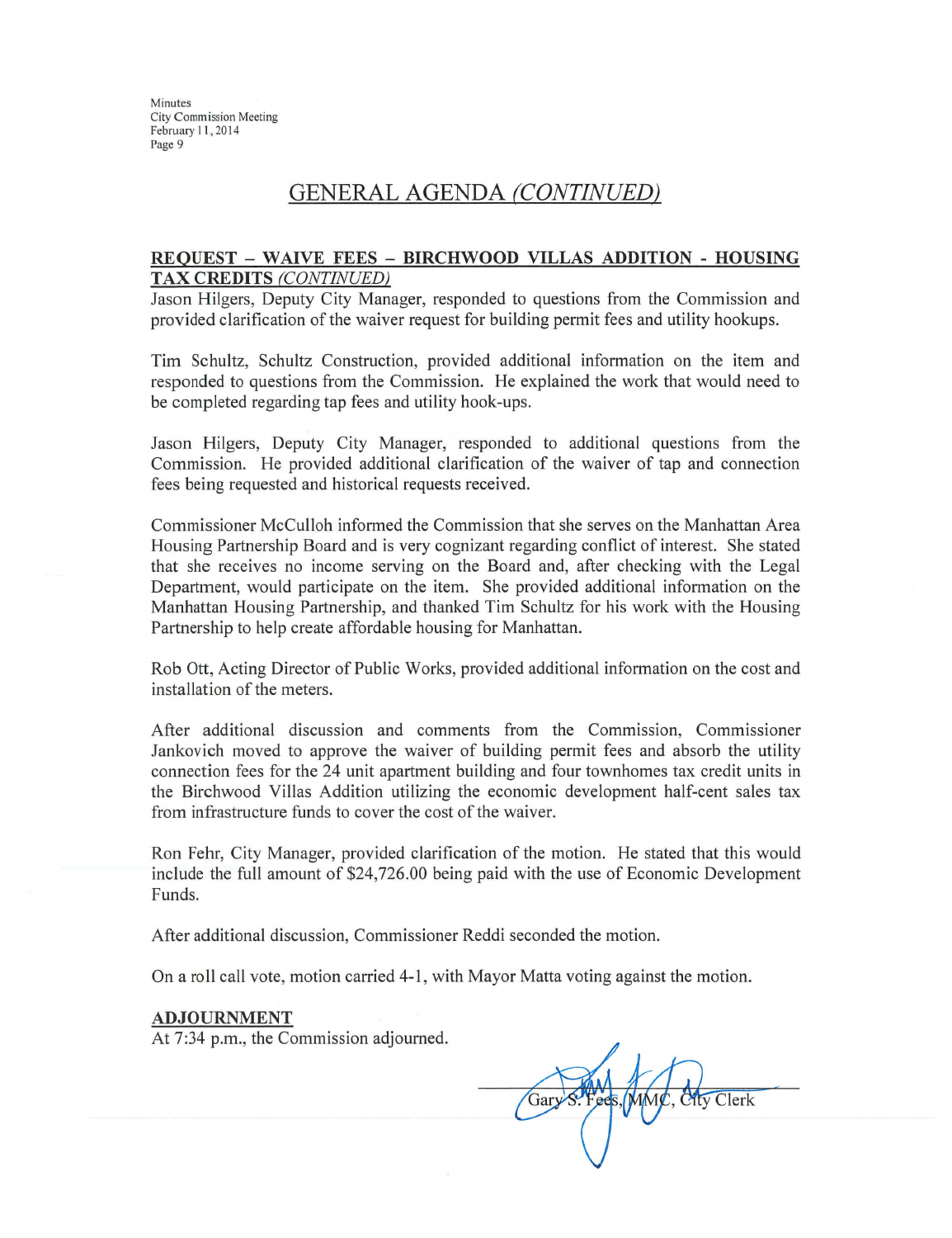# **AN AMENDMENT OF AN ORDINANCE AND THE APPROVED PRELIMINARY DEVELOPMENT PLAN, PROPOSED AS A FINAL DEVELOPEMNT PLAT. A CONCURRENT FINAL PLAT IS ALSO PROPOSED (SEE SEPARATE STAFF MEMORANDUM REGARDING FINAL PLAT).**

# **BACKGROUND**

**PROPOSED AMNENDMENT:** Amend Ordinance No. 6607 and the approved Preliminary Development Plan of Lot 10, Heritage Square South Commercial Planned Unit Development. The amendment is proposed as a Final Development Plan and Final Plat.

**The proposed amendment is required** because:

- Condition No. 11, Ordinance No .6607, states, "An amendment(s) of the PUD shall be submitted for review and approval, prior to issuance of any necessary permits for development on Lots 2, 3, 4, 5, 7, 8 and 10."
- The applicant is also proposing to subdivide Lot 10 into two  $(2)$  lots Lot 1 (.86) acres) and Lot 2 (11.16 acres).

*Note: The Final Development Plan is for Lot 1, Heritage Square South, Unit Three. No development plans have been submitted for proposed Lot 2. Unless otherwise noted, the PUD Amendment Staff Report will reference the proposed Salisbury Supply developments on Lot 1. Please refer to the separate staff memorandum for details regarding the Final Plat.*

**APPLICANT:** Schultz Construction, Inc. – Brett Ballou

**ADDRESS:** 1213 Hylton Heights Road, Suite 129, Manhattan KS 66502.

**OWNER:** Heritage Square Land Co. LLC – Tim Schultz.

**ADDRESS:** 1213 Hylton Heights Road, Suite 129, Manhattan KS 66502.

**LEGAL DESCRIPTION:** Lot 10, Heritage Square South P.U.D., a Commercial Planned Unit Development, an addition of the City of Manhattan, Pottawatomie County, Kansas.

**LOCATION:** Lot 10, Heritage Square South P.U.D. is generally located to the southeast of the intersection of South Port Drive and South Port Drive.

• **AREA:** Existing Lot 10, Heritage Square South P.U.D. is 12.01 acres. Proposed Lot 1 is to be .86 acres and Lot 2 will be 11.16 acres.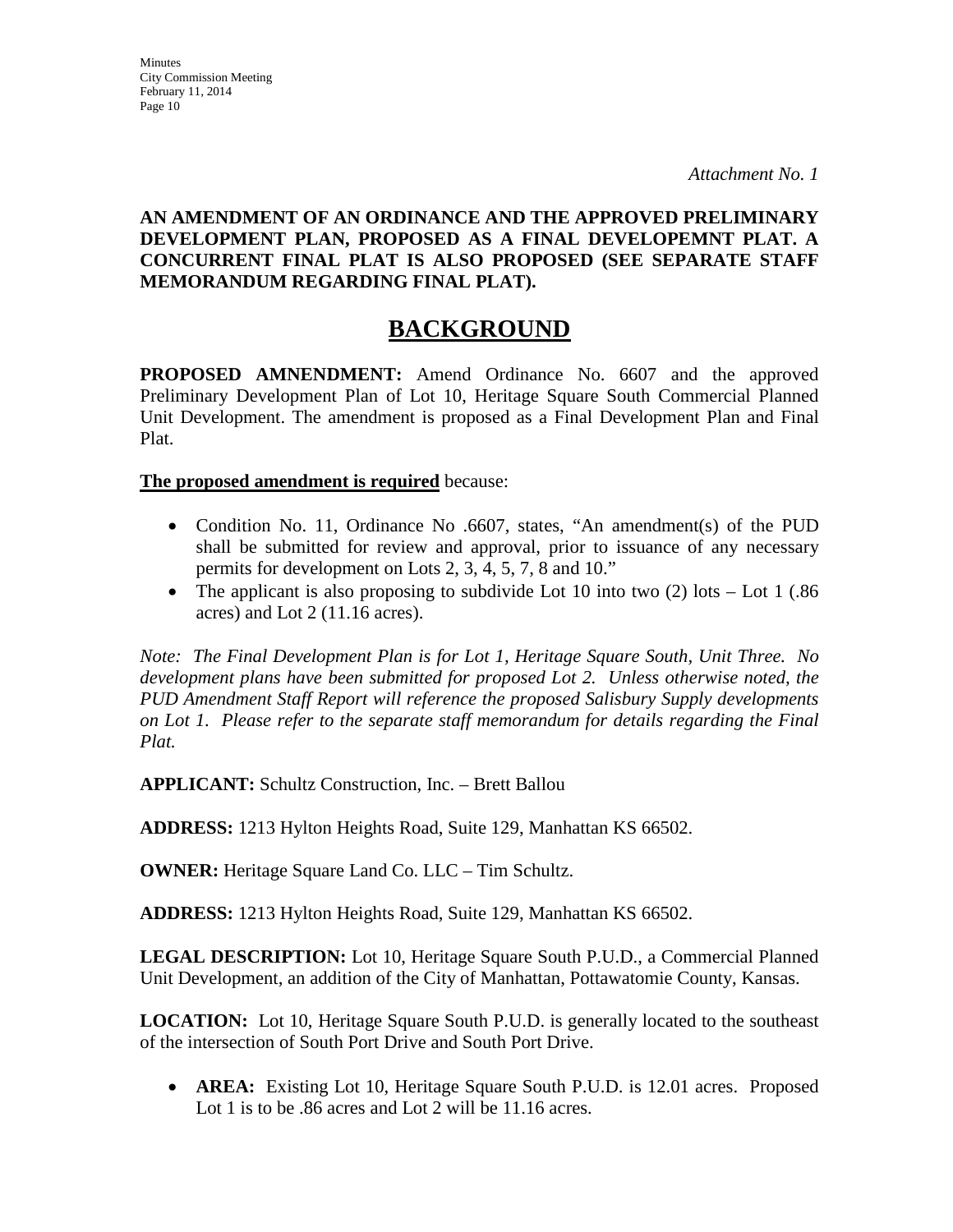# **DATE OF NEIGHBORHOOD MEETING:** December 9, 2013.

### **DATE OF PUBLIC NOTICE PUBLICATION:** Monday, December 16, 2013.

### **DATE OF PUBLIC HEARING: PLANNING BOARD:** Monday, January 6, 2014. **CITY COMMISSION:** Tuesday, January 21, 2014.

#### **EXISTING PUD:**

#### **EXISTING PUD AFFECTING LOT 10**

#### **Ordinance No. 6607**

The Heritage Square South Commercial Planned Unit Development, and Ordinance No. 6607, approved February 6, 2007, is subject to the following conditions of approval:

- 1. Permitted uses shall include all of the Permitted Uses and Conditional Uses allowed in the C-5, Highway Service Commercial District, except for Adult Businesses and Commercial off-street parking lots as a Principal Use. Additional Permitted Uses include: Antique shops; Apparel stores; Blueprinting, desktop publishing, and photocopying establishments; Book stores; Camera and photographic supply stores; Carpet and rug stores; China and glassware stores; Department stores; Farm and ranch supply stores; Florist shops; Furrier shops; Governmental buildings; Hardware stores; Hobby shops; Motel; Medical clinic; Outdoor seating for restaurants; and Tavern.
- 2. Landscaping and irrigation shall be provided pursuant to a Landscaping Performance Agreement between the City and the owner, which shall be entered into prior to issuance of a building permit.
- 3. All landscaping and irrigation shall be maintained in good condition.
- 4. Light poles shall be provided as described in the application documents. Exterior building lighting shall be provided as proposed and be of a cut-off design, so as to not cast direct light or glare onto streets or adjacent property.
- 5. Ground Signs shall be permitted and constructed as proposed.
- 6. Wall signs shall be permitted as proposed.
- 7. One (1) pole sign shall be permitted per lot on Lots 6, 7, 8 and 10, and no pole signs shall be permitted on Lots 1, 2, 3, 4, 5 and 9. Pole signs shall have a maximum total height of 50 feet above the ground; shall not exceed a maximum total 120 square feet in area; and shall include skirting of the pole. The skirting and the base of pole signs shall include materials and architectural quality similar to those of the associated principal building such as brick, stone and/or stucco; and, pole signs shall include an enhanced landscaped area around the base.
- 8. Exempt signage shall be permitted as described in Article VI, Section 6-104  $(A)(1),(2),(4),(5),(7)$  and  $(8)$ ; and Section 6-104  $(B)(2)$ , of the Manhattan Zoning Regulations. Temporary sales aids and portable signs, as described in Article VI,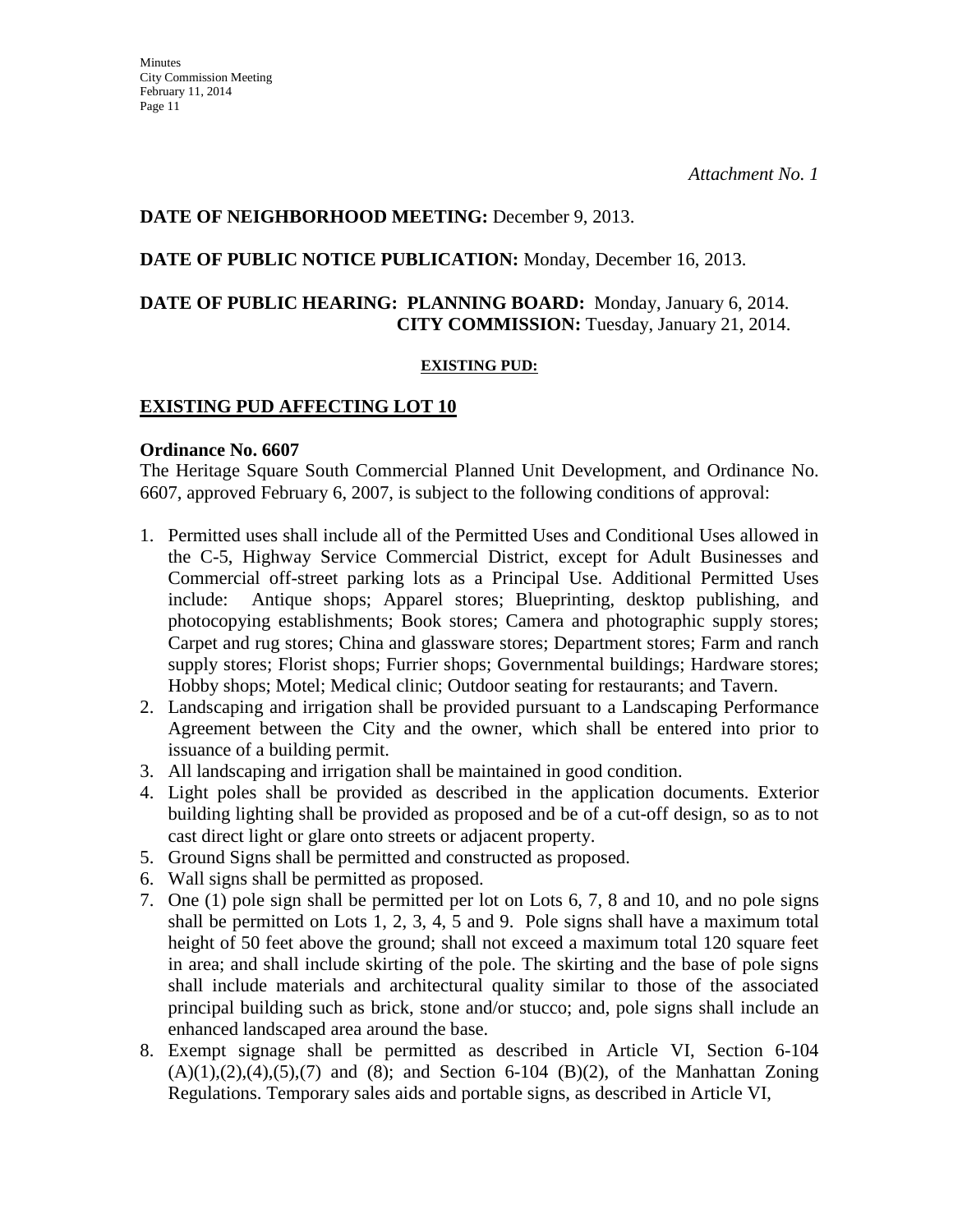Signs, of the Manhattan Zoning Regulations, shall be prohibited.

- 9. Traffic and drainage improvements to US-24 shall be provided as required by the Kansas Department of Transportation, and the applicant shall submit with the Final Plat either the approved access permit, or a letter from a KDOT representative authorizing the project based on the approved concept.
- 10. Drainage improvements shall be provided as proposed in the application documents and as per the City Engineer's requirements.
- 11. An amendment(s) of the PUD shall be submitted for review and approval, prior to issuance of any necessary permits for development on Lots 2, 3, 4, 5, 7, 8 and 10.

### **Permitted Uses**

The Permitted Uses in the PUD are set out above in Condition No. 1.

#### **Existing Development**

The PUD consists of Lot 1(Fastenal); Lot 2 (Dollar General); Lot 3 (Aaron's Furniture); Lots 4 and 5 (Short Stop Convenience Store and Car Wash); Lot 6 (Tractor Supply Co.); Lots 7 and 8 (Midway Wholesale); Lot 9 (Heritage Commons, a multiple-tenant commercial building currently occupied by a state government agency, liquor store, and restaurant, with the balance of the building vacant); and, Lot 10, a vacant approximate 12 acre tract of land.

### **Final Plat**

Lot 10, Heritage Square South, Commercial PUD was originally platted on March 9, 2007 when the Commercial Development was approved. Lot 10 is a large, "anchor" lot (12.01 acres) planned for a large commercial user.

The applicant has proposed the Final Plat of Heritage Square South, Unit Three, which will subdivide Lot 10 into two (2) separate lots. Lot 1 will be .856 acres and is the proposed lot for the Salisbury Supply commercial site, which requires the PUD Amendment. Lot 2 will be the remaining 11.161 acres. No development plans have been submitted for Lot 2 at this time.

### **PROPOSED AMENDMENT**

### **PUD AMENDMENT AND PROPOSED IMPROVEMNTS ON LOT 10**

### **Building**

The proposed structure and use is a one story, 6,000 square foot (60 foot wide by 100 foot long) commercial building for the Salisbury Supply construction retail business. The building's main entrance to the retail and office area and warehouse will be oriented to the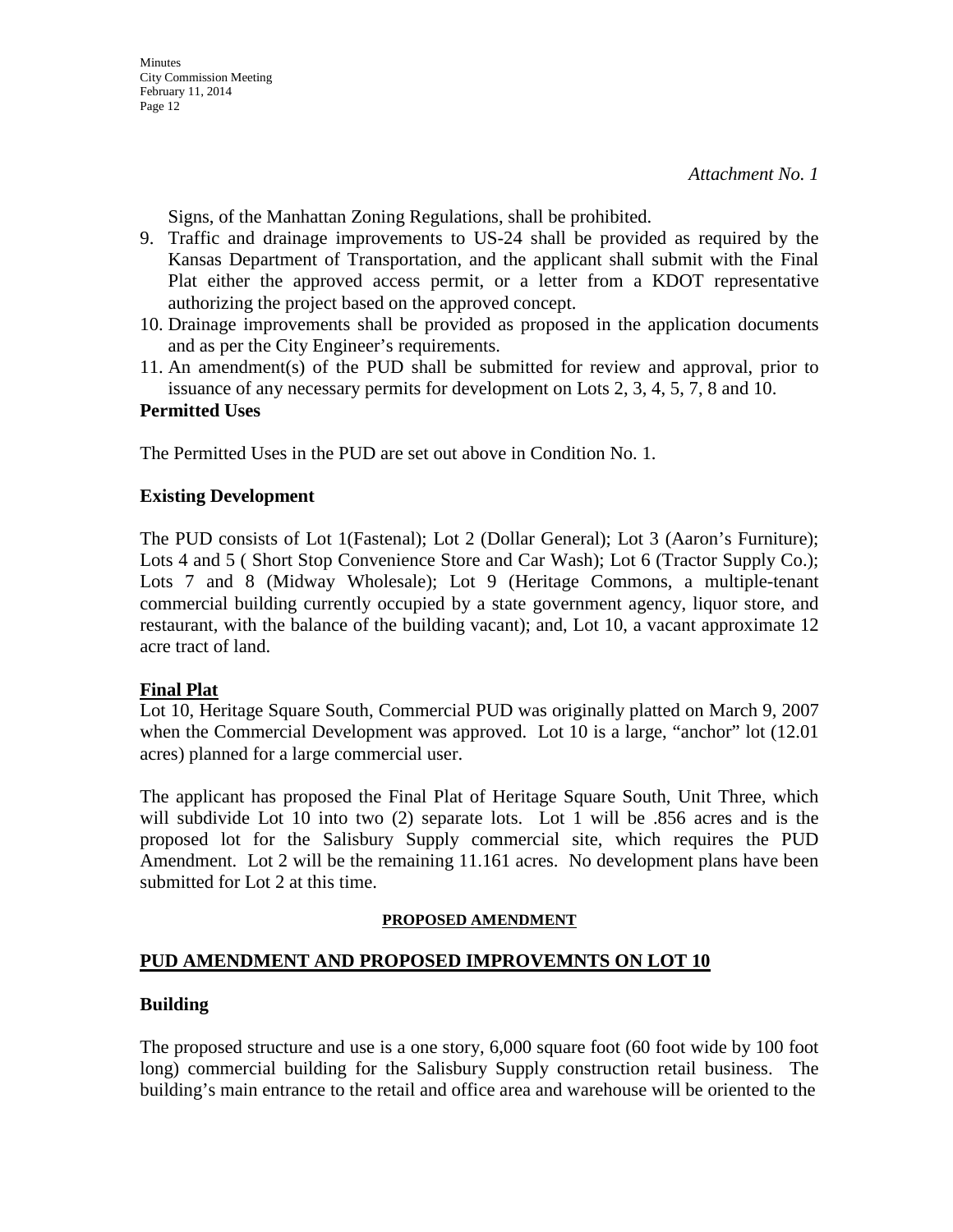#### *Attachment No. 1*

west, toward the off-street parking lot. The north façade (street facing façade) will include the majority of the business' signage. The interior floor plan shows an approximately 3,800 square foot retail area, sales area, offices, mechanical room and restrooms. The interior space will include an approximate 2,000 square foot heated warehouse adjacent to the retail area. The exterior materials of the building will be grey or earth tone colored metal siding. A brick band will be present below the windows on the north façade and a portion of the east and west façade towards the front of the building. The building will be approximately twenty-one (21) feet at the peak of the roof.

A screened trash enclosure is proposed on the lot as described below.

#### **Signs**

The north façade (street facing façade) is proposed to have three (3) separate signs, a twenty-four (24) foot wide by six (6) foot tall sign centered on the façade and two (2) signs on both sides of the centered sign that are to be eight (8) foot wide by six (6) foot tall. The total area of proposed signage on the north façade is 240 square feet.

The west façade is to have a six (6) foot wide by eight (8) foot tall (48 square feet in area) above the entrance door to the business. A note on the architectural sheet of the Final Development Plan states "Signage shall be aluminum with acceptable printing as follows: cut vinyl, digitally printed vinyl, or direct print. Signage shall not exceed the area shown. Aluminum signs will be direct mounted to building. Exterior signage light by Barn Light Electric: The Frontier Angle Sign Light."

The Heritage Square PUD is generally based on the C-5, Highway Service Commercial District. Comparing the proposed signage of the PUD Amendment to the C-5 District Regulations, the wall signs are permitted, with no limitation of number signs. The total gross surface area of the proposed signs is 288 square feet. The C-5 District would allow up to 596 square feet of gross surface area (4 square feet of signage for each linear foot of street frontage (149 feet)), provided no sign is to exceed 400 square feet in surface area.

### **Lighting**

Exterior lighting fixtures are downcast and will consist of building wall packs and exterior lights for the wall signs on the north façade.

# **MATTERS TO BE CONSIDERED WHEN AMENDING A PLANNED UNIT DEVELOPMENT**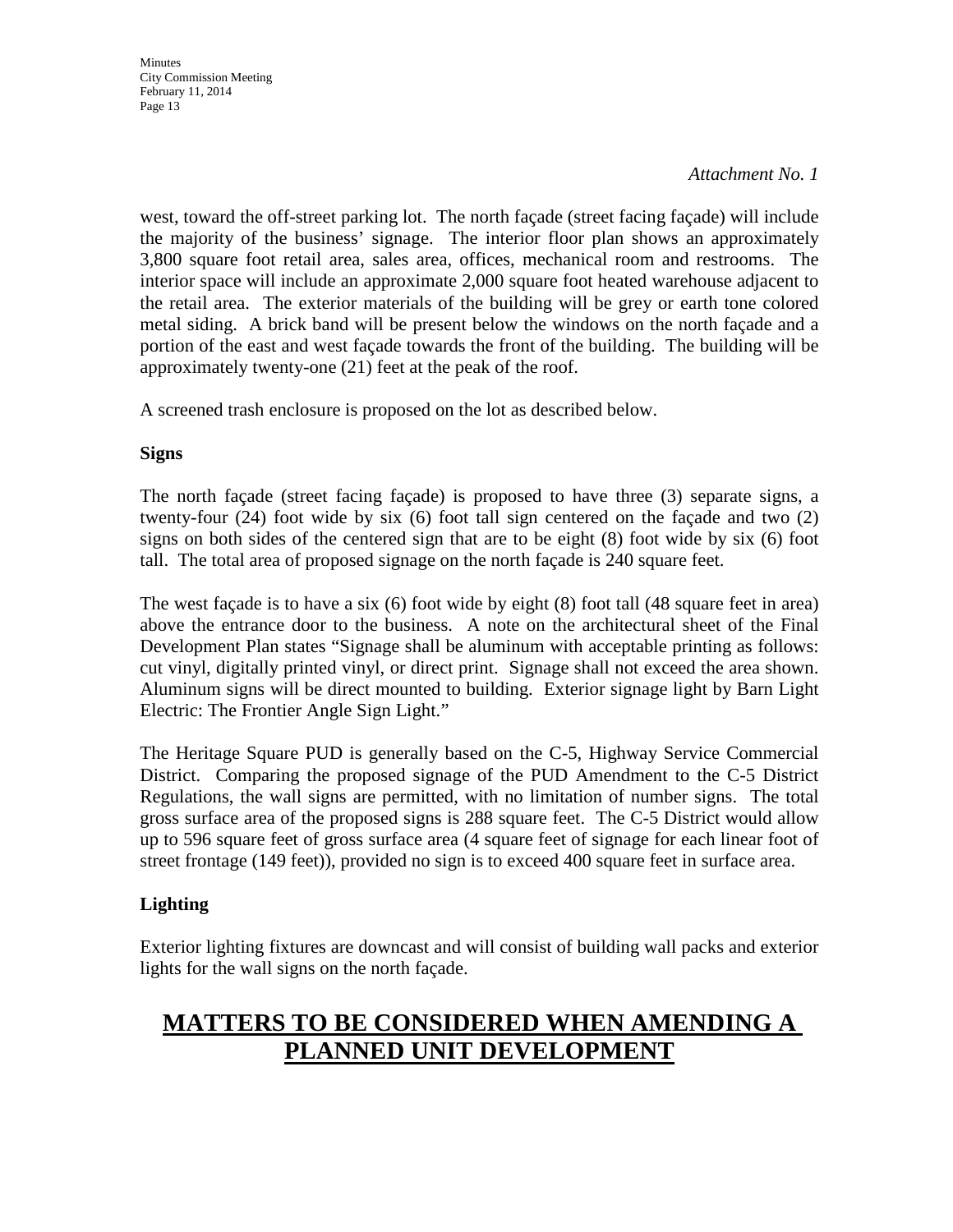**Minutes** City Commission Meeting February 11, 2014 Page 14

**1. WHETHER THE PROPOSED AMENDMENT IS CONSISTENT WITH THE INTENT AND PURPOSE OF THE APPROVED PUD, AND WILL PROMOTE THE EFFICIENT DEVELOPMENT AND PRESERVATION OF THE ENTIRE PUD:** The proposed amendment is consistent with the intent and purpose of the approved commercial PUD to consist of a broad range of highway service and retail uses. The approved Preliminary PUD shows a large, "anchor" commercial building footprint (approximately 87,000 square feet of floor/lot area and 21,000 square feet of outdoor storage) and a large parking to the north of the proposed building. The general area where the proposed Salisbury Supply building and Lot 1, Heritage Square South, Unit Three is shown on the Preliminary Development Plans as a large side yard for the "anchor" commercial building.

The proposed PUD Amendment should not limit the original use of the large lot and will promote the efficient development of the site, and PUD, by allowing construction of retail uses intended to be part of the commercial shopping area.

**2. WHETHER THE PROPOSED AMENDMENT IS MADE NECESSARY BECAUSE OF CHANGED OR CHANGING CONDITIONS IN OR AROUND THE PUD, AND THE NATURE OF SUCH CONDITIONS:** The amendment is made necessary because Condition No. 7 of Ordinance No. 6607, which requires an amendment of the PUD prior to issuance of any permits for development. The PUD has been amended four (4) times in 2013, including the current application. The remaining portion of Lot 10 that is to become Lot 2, Heritage Square South, Unit Three is the only vacant land left in the commercial development (*Refer to the Final Plat memo for additional details)*.

**3. WHETHER THE PROPOSED AMENDMENT WILL RESULT IN A RELATIVE GAIN TO THE PUBLIC HEALTH, SAFETY, CONVENIENCE OR GENERAL WELFARE, AND IS NOT GRANTED SOLELY TO CONFER A SPECIAL BENEFIT UPON ANY PERSON:** The proposed amendment will result in a gain to the public by allowing development of a vacant tract of land. The amendment is necessary because of the condition of the approval of the Ordinance creating the PUD and not because the amendment will confer a special benefit to any person.

# **ADDITIONAL MATTERS TO BE CONSIDERED WHEN AMENDING A PLANNED UNIT DEVELOPMENT**

**1. LANDSCAPING:** Landscaping consists of ornamental trees, shrubs and grasses and lawn areas. The front yard area along South Port Drive and areas generally surrounding the off-street parking lot and the front of the building will be irrigated with an underground irrigation system. The area generally to the rear of the proposed building is to be lawn areas that will not be irrigated.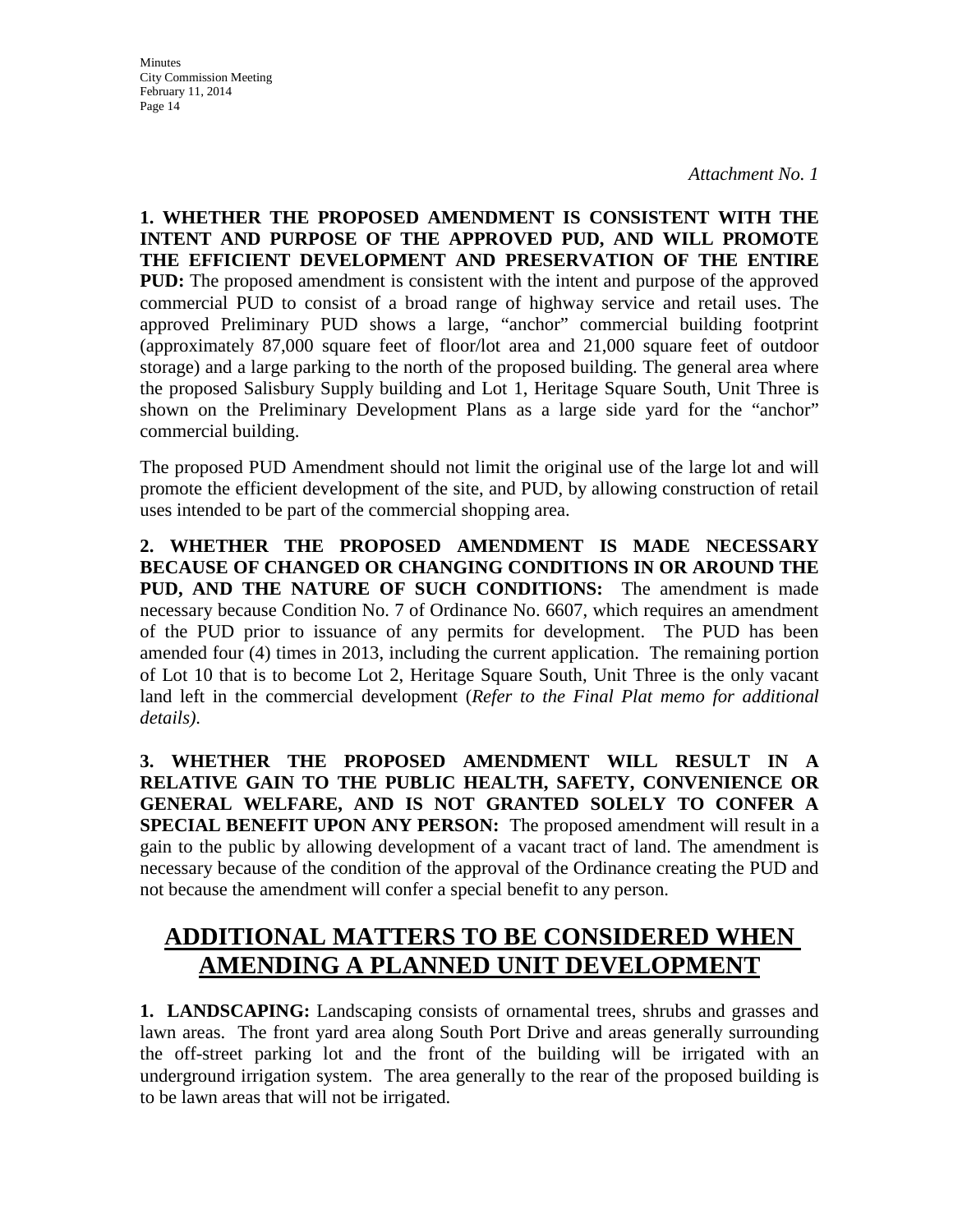**2. SCREENING:** A six foot tall split block trash container enclosure with metal doors will be located to the southwest of off-street parking lot.

**3. DRAINAGE:** The site will drain towards South Port Drive where it will be collected by the stormwater sewer system or drain to the south towards a drainage ditch along the Union Pacific Railroad right-of-way. The site is not located in a regulated floodplain *(see Physical & Environmental Characteristics below)*.

**4. CIRCULATION**: The existing street system provides an internal circulation plan which is safe, convenient and efficient for movement of goods, motorists, and pedestrians. Conflicts between motorists and pedestrians are minimized. Both proposed Lots 1 and 2, Heritage Square South, Unit Three will gain access from the internal street system.

Pedestrian Access. Pedestrians will be accommodated by sidewalks that will be constructed throughout the development located along one side of all streets as the area develops.

A public sidewalk will be constructed in South Port Drive right-of-way along both lots of the proposed subdivision

Traffic. A Traffic Report was submitted and accepted by the City Engineer in 2006. Access to the development is from U.S.-24 Highway onto a main entry drive to the internal streets of the development, which connect to the east and west of the PUD. Major highway improvements including left turning lanes, a traffic signal and closure of two existing median crossings, were constructed with the original PUD.

Off-Street Parking. Fifteen (15) off-street parking spaces are shown on the Final Development Plans for Salisbury Supply. Using the minimum off-street parking requirements for retail businesses (1 space per 250 square feet of floor area) and warehouse space (1 space per 2,000 square feet of floor area), a minimum of 14.5 offstreet parking spaces are required for the proposed business based on the Final Development Plan.

**5. OPEN SPACE/LANDSCAPED AND COMMON AREA:** Landscaping and lawn areas identified on the lot for Salisbury Supply.

**6. CHARACTER OF THE NEIGHBORHOOD:** The neighborhood is generally characterized as a major highway service commercial street corridor with retail uses near, and along both sides, of US 24 Highway.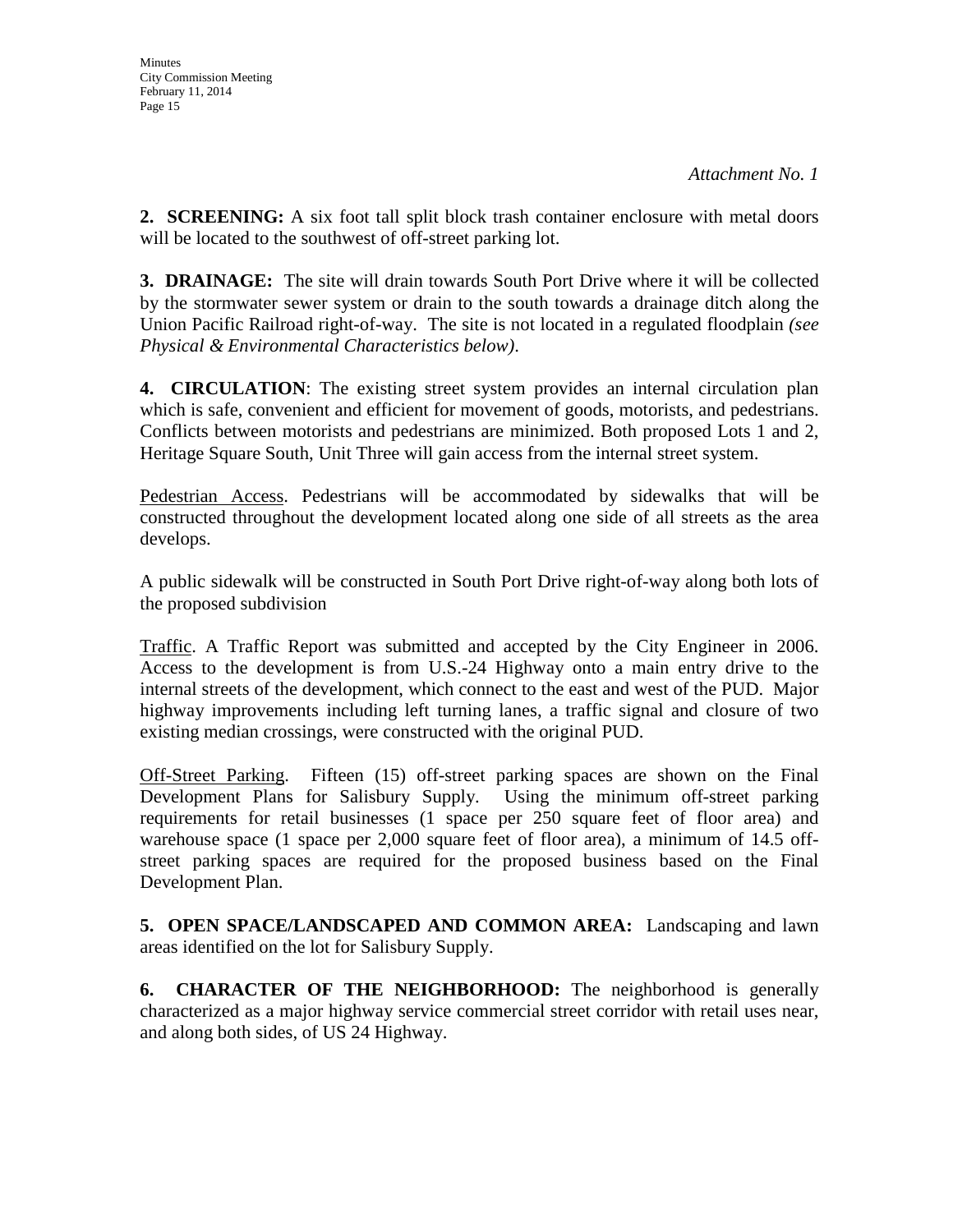#### **MATTERS TO BE CONSIDERED WHEN REZONING**

**1. EXISTING USE:** Existing Lot 10 is a vacant commercial tract of land.

**2. PHYSICAL AND ENVIRONMENTAL CHARACTERISTICS:** The site is a relatively flat, irregular shaped lot to the south of South Port Drive. The effective Flood Insurance Rate Map (FIRM) Panel 359 of 500, dated July 6, 2010, does not show a mapped floodplain on the site.

The Preliminary FIRM shows the site to be within the 0.2% annual chance flood plain (500-year).

### **3. SURROUNDING LAND USE AND ZONING:**

**(a.) NORTH:** U.S.-24 Highway, cultivated agricultural field, highway service commercial and retail uses, and undeveloped tract (future Heritage Square North); Pottawatomie County CH, Highway & Commercial Corridor District.

**(b.) SOUTH:** Tractor Supply, Midway Wholesale, railroad; PUD, agricultural fields, Kansas River; Pottawatomie County A-1, General Agriculture District.

**(c.) EAST:** Highway service commercial and retail uses, Dollar General, Aarons, Fastenal; PUD and Pottawatomie County CH, Highway & Commercial Corridor District.

**(d.) WEST:** Retail sales and wholesale; Heritage Square South PUD and Pottawatomie County CH, Highway & Commercial Corridor District.

**4. GENERAL NEIGHBORHOOD CHARACTER:** See above under **No. 6, CHARACTER OF THE NEIGHBORHOOD**.

**5. SUITABILITY OF SITE FOR USES UNDER CURRENT ZONING:** The area is suitable for commercial development for the uses under the current zoning, as approved with the Preliminary Development Plan, subject to Condition No. 11, Ordinance No. 6607.

**6. COMPATIBILITY OF PROPOSED DISTRICT WITH NEARBY PROPERTIES AND EXTENT TO WHICH IT MAY HAVE DETRIMENTAL AFFECTS:** Minimal impact on adjacent commercial property in the Heritage Square South PUD with respect to light, noise, and traffic is anticipated. The original Lot 10 was intended to develop as a large, "anchor" commercial lot. The proposed PUD Amendment and concurrent Final Plat divides the platted lot into two (2) separate lots. The proposed Final Plat and Final Development Plan for Lot 1, Heritage Square South, Unit Three create a commercial use that is in a manner similar to other commercial sites in the PUD. No development plan is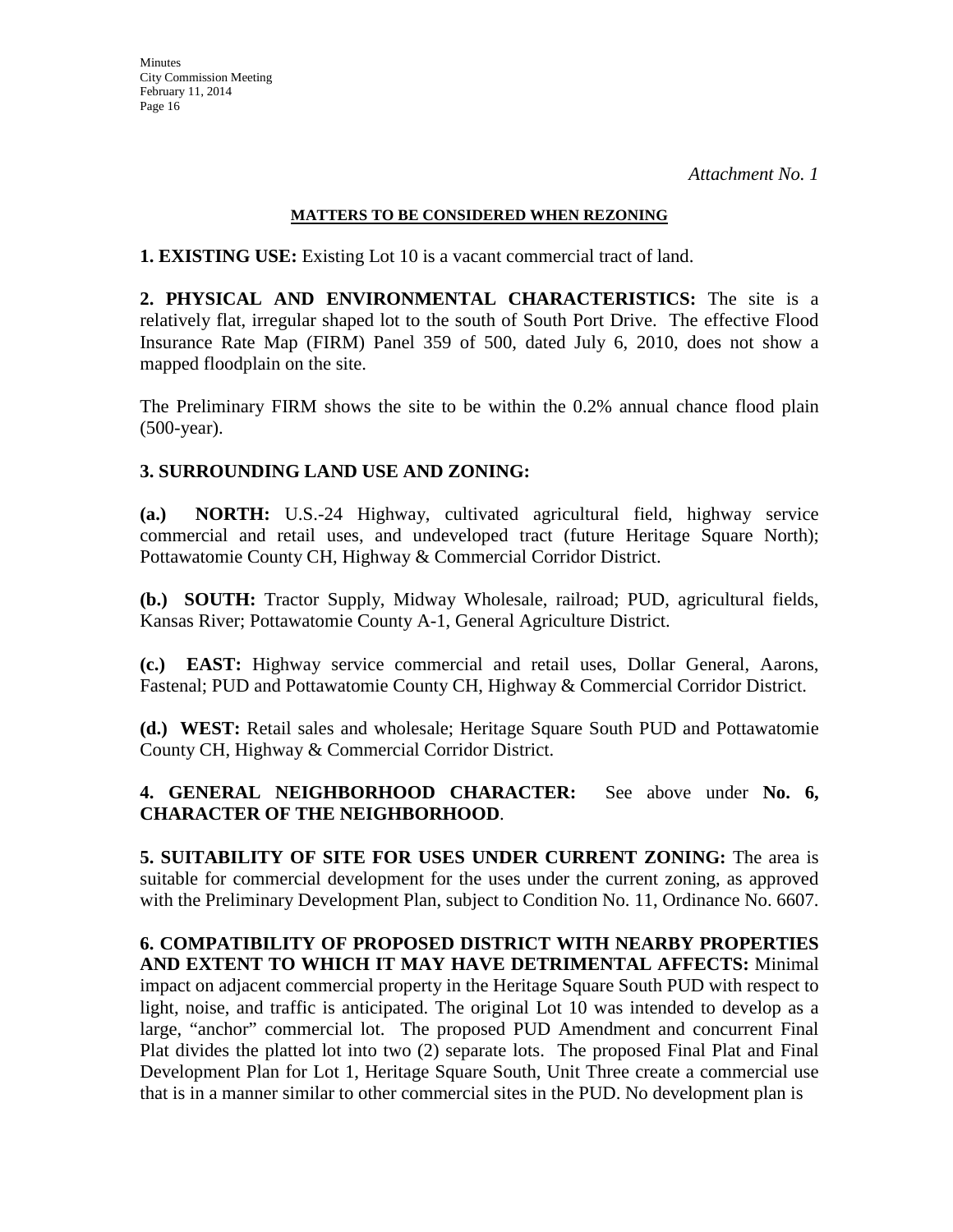**Minutes** City Commission Meeting February 11, 2014 Page 17

proposed at this time for the remaining Lot 2, Heritage Square South, Unit Three. Lot 2 is generally large enough to maintain the original conceptual use shown on the Heritage Square South Preliminary Planned Unit Development Plans.

**7. CONFORMANCE WITH COMPREHENSIVE PLAN:** The Future Land Use Map of the Manhattan Urban Area Comprehensive Plan designates the site as Community Commercial (CC). The Comprehensive Plan also reflects the land use designation of the US 24 Corridor Plan developed by Pottawatomie County. The site is also subject to the US 24 Corridor Special Planning Area Policies in the Comprehensive Plan.

The existing PUD was found to conform to the Comprehensive Plan in 2006. The proposed PUD amendment conforms to the Manhattan Urban Area Comprehensive Plan.

### **8. ZONING HISTORY AND LENGTH OF TIME VACANT AS ZONED:**

| June 29, 2006:   | City of Manhattan receives requests for island annexation of the<br>proposed Heritage Square North and Heritage Square South tracts<br>from Roger Schultz and Rob Eichman.                                                                                                                                                                                       |
|------------------|------------------------------------------------------------------------------------------------------------------------------------------------------------------------------------------------------------------------------------------------------------------------------------------------------------------------------------------------------------------|
| July 11, 2006:   | City Commission approves Resolution Nos. 071106-H & I,<br>requesting the Board of Pottawatomie County Commissioners to<br>make positive findings regarding the requested island annexation of<br>Heritage Square North and Heritage Square South.                                                                                                                |
| July 27, 2006:   | Board of Pottawatomie County Commissioners makes positive<br>findings regarding the island annexations of Heritage Square North<br>and Heritage Square South.                                                                                                                                                                                                    |
| August 15, 2006: | City Commission approves first reading of ordinances annexing<br>Heritage Square North and Heritage Square South; and, approves<br>Resolution No. 081506-A, requesting the Board of Pottawatomie<br>County Commissioners to make positive findings regarding the<br>island annexation of that portion of the US 24 Right-of-way that<br>adjoins Heritage Square. |
| August 18, 2006: | City of Manhattan receives Consent To Annexation from the<br>Kansas Department of Transportation for that portion of the US<br>Highway 24 right-of-way that adjoins Heritage Square South,<br>consisting of 6.791 acres.                                                                                                                                         |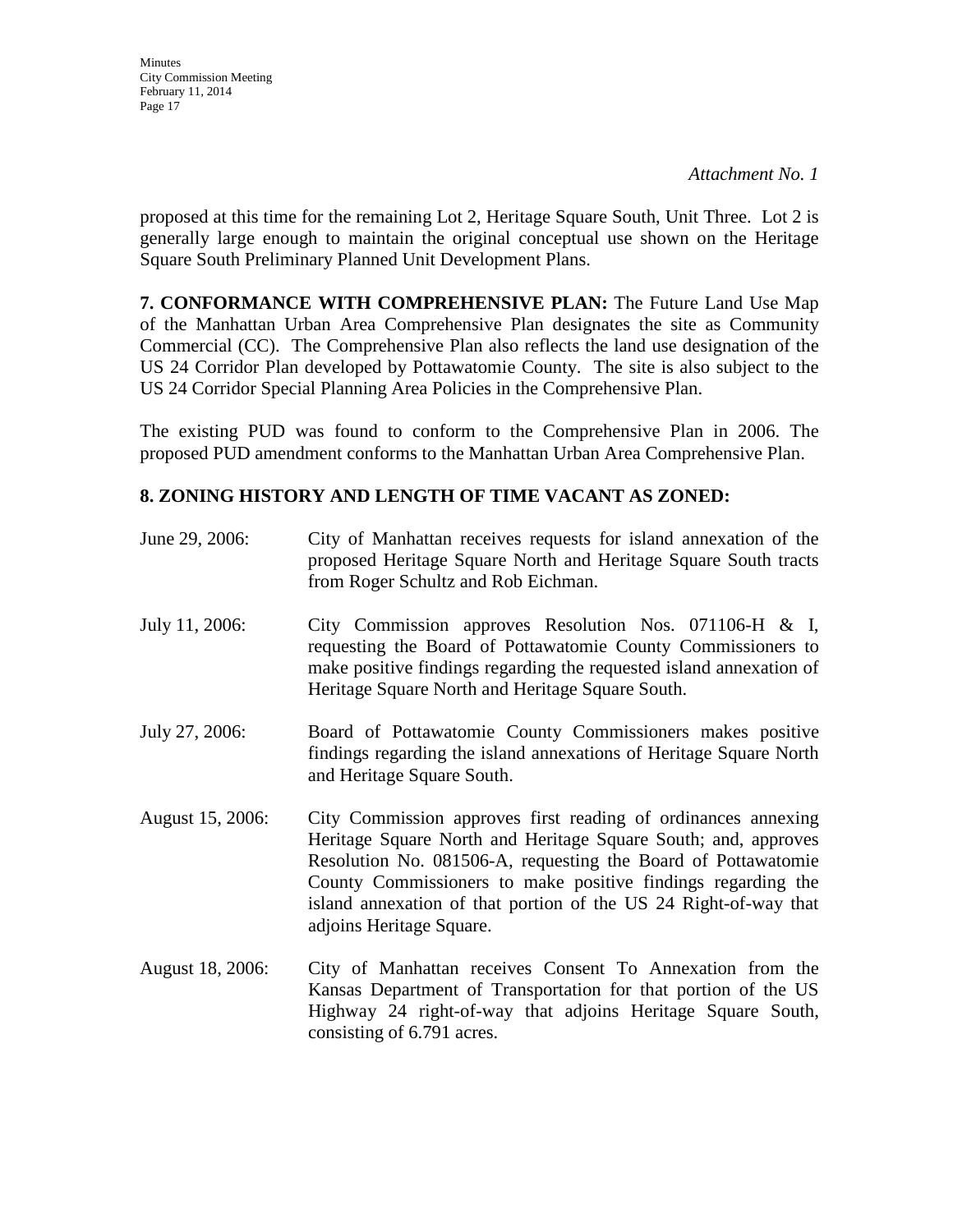*Attachment No. 1*

- August 21, 2006: Board of Pottawatomie County Commissioners makes positive findings regarding the island annexation of that portion of the US Highway 24 right-of-way that adjoins Heritage Square South.
- October 16, 2006; Manhattan Urban Area Planning Board holds public hearing and recommends approval (7-0), of the rezoning the proposed Heritage Square South and the adjoining US Highway 24 right-of-way from County - CH, Highway & Commercial Corridor District, to PUD, Commercial Planned Unit Development District.
- November 7, 2006 City Commission approved first reading of an ordinance annexing the 6.8-acre portion of the US Highway 24 right-of-way that adjoins the Heritage Square South development; and, approved first reading of an ordinance rezoning the proposed Heritage Square South development and the adjoining portion of US Highway 24 right-of-way, to PUD, Planned Unit Development District.
- February 6, 2007 City Commission approves Ordinance No. 6606 annexing proposed Heritage Square North, proposed Heritage Square South and the 6.8-acre portion of the US Highway 24 right-of-way that adjoins Heritage Square South; and, approved Ordinance No.6607 rezoning the Heritage Square South and the adjoining portion of US Highway 24 right-of-way, to PUD, Commercial Planned Unit Development District.
- March 5, 2007 Manhattan Urban Area Planning Board approves the Final Development Plan (Lots 1, 6, and 9) and Final Plat of the Heritage Square South Addition (Lots 1-10).
- March 15, 2007 City Commission accepts the easements and rights-of-way as shown on the Final Plat of Heritage Square South Addition.
- July 17, 2007 City Commission approves first reading of an ordinance renaming Heritage South Road to South Port Road, and Heritage Square Drive to South Port Drive, in Heritage Square South P.U.D. Addition.
- August 14, 2007 City Commission approves Ordinance No. 6651 renaming Heritage South Road to South Port Road, and Heritage Square Drive to South Port Drive, in Heritage Square South P.U.D. Addition.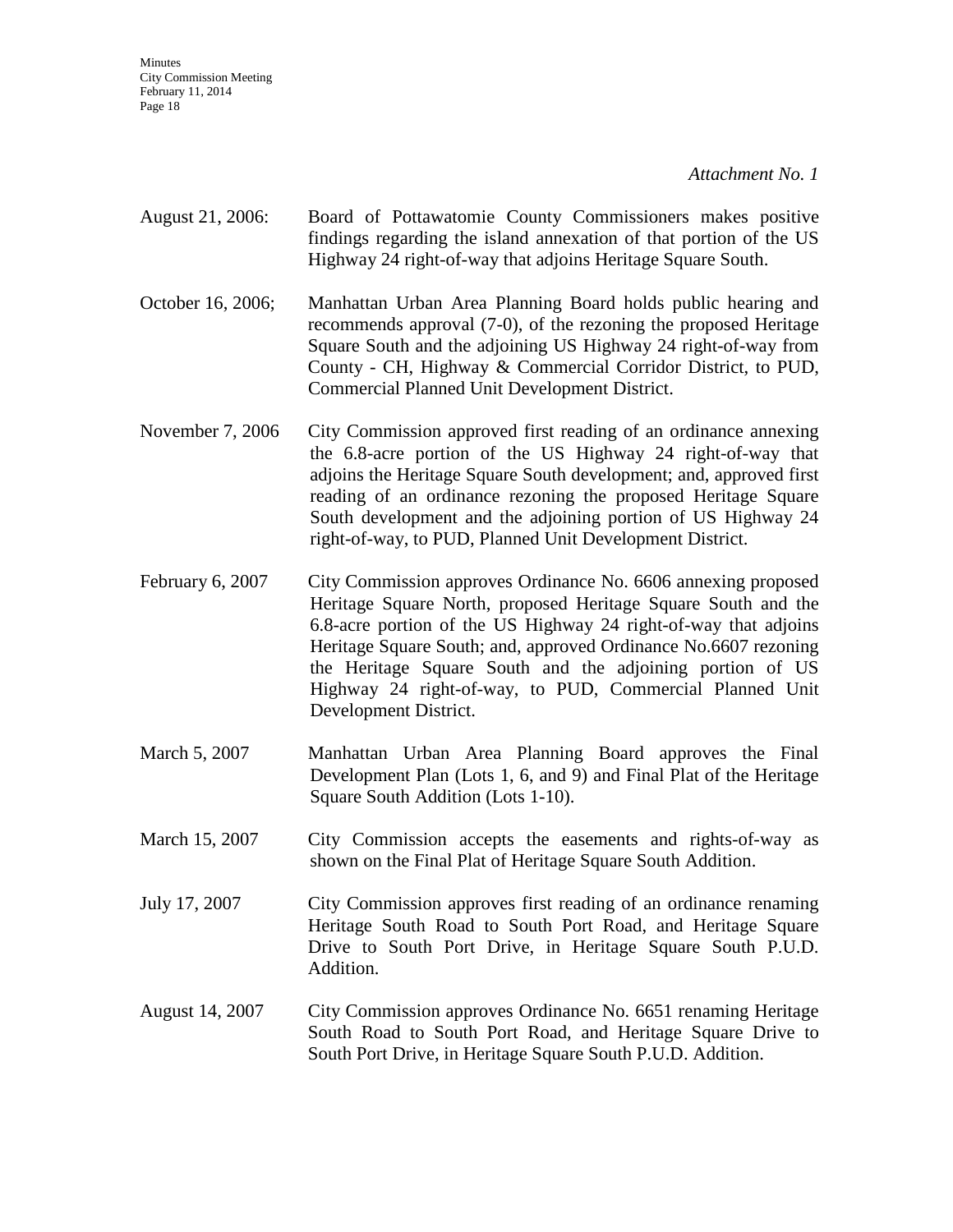#### *Attachment No. 1*

- January 24, 2013 Manhattan Urban Area Planning Board recommends approval of proposed amendment of Ordinance No. 6607 and the Preliminary Development Plan of Lot 3, Heritage Square South Commercial Planned Unit Development, to be known as the Final Development Plan of Lot 3, Heritage Square South Commercial Planned Unit Development, based on the findings in the Staff Report.
- February 19, 2013 City Commission approves first reading of an ordinance amending Ordinance No. 6607 and the Preliminary Development Plan of Lot 3, Heritage Square South Commercial Planned Unit Development, to be known as the Final Development Plan of Lot 3, Heritage Square South Commercial Planned Unit Development.
- March 5, 2013 City Commission approves Ordinance No. 6991 amending the Preliminary Development Plan of Lot 3, Heritage Square South Commercial Planned Unit Development and Ordinance No. 6607, as proposed, based on the findings in the Staff Report.
- June 3, 2013 Manhattan Urban Area Planning Board recommends approval of a proposed amendment of Ordinance No. 6607 and the Preliminary Development Plan of Lot 2, and Lots 7 and 8, Heritage Square South Commercial Planned Unit Development, to be known as the Final Development Plan of Lot 2, Heritage Square South Commercial Planned Unit Development, and the Final Development Plan of Lots 7 and 8, Heritage Square South Commercial Planned Unit Development, based on the findings in the Staff Report; and approves the Final Plat of Heritage square South Unit Two PUD.
- June 18, 2013 City Commission approves first reading of an ordinance amending Ordinance No. 6607 and the Preliminary Development Plan of Lot 2, and Lots 7 and 8, Heritage Square South Commercial Planned Unit Development, to be known as the Final Development Plan of Lot 2, Heritage Square South Commercial Planned Unit Development, and the Final Development Plan of Lots 7 and 8, Heritage Square South Commercial Planned Unit Development.
- July 2, 2013 City Commission approves Ordinance No. 7010 amending Ordinance No. 6607 and the Preliminary Development Plan of Lot 2, and Lots 7 and 8, Heritage Square South Commercial Planned Unit Development, to be known as the Final Development Plan of Lot 2, Heritage Square South Commercial Planned Unit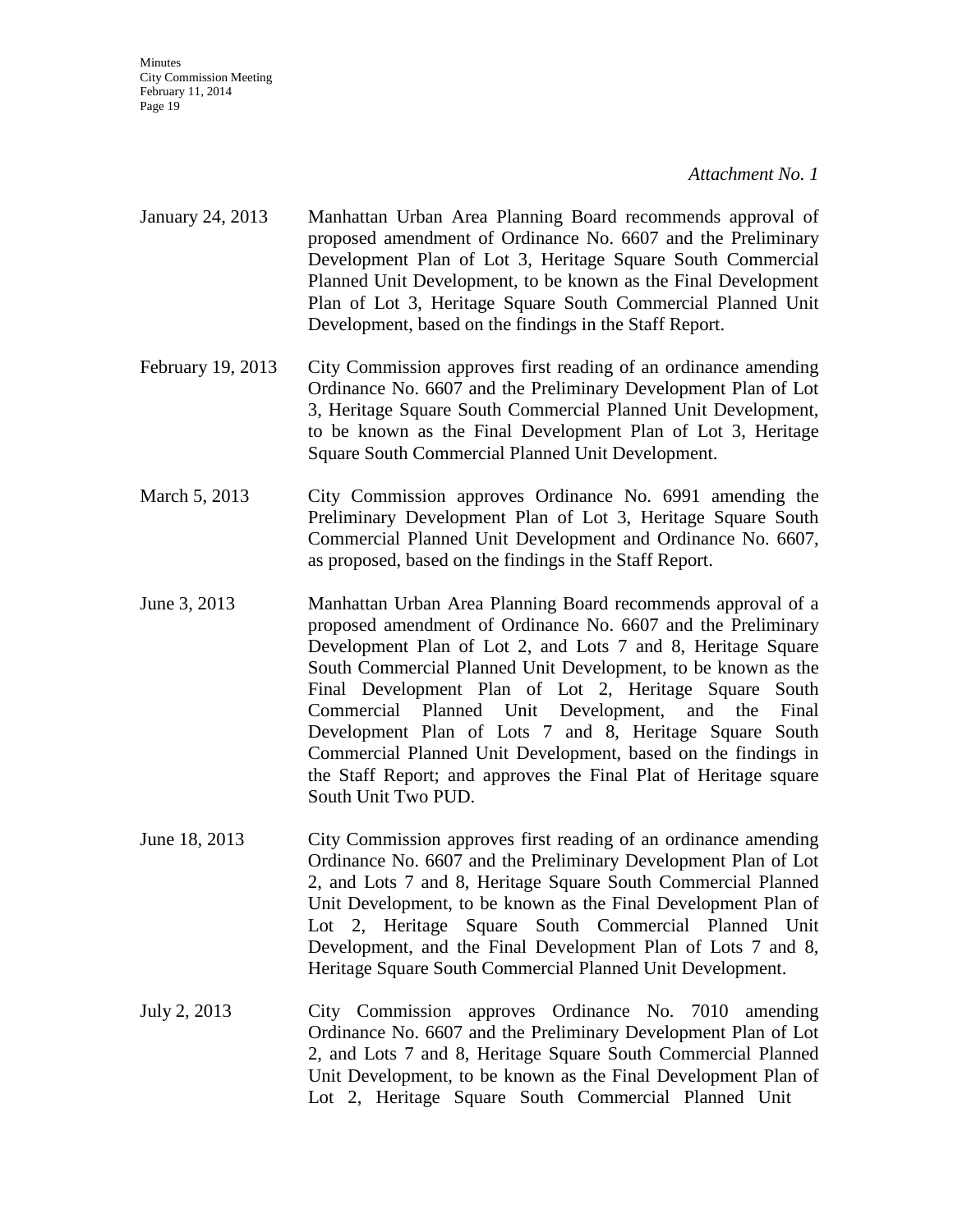Development, and the Final Development Plan of Lots 7 and 8, Heritage Square South Commercial Planned Unit Development; and, accepts the easements associated with Lot 2 and Lot 3, Heritage Square South Unit two PUD.

- July 2, 2013 City Commission accepts the easements as, as shown on the Final Plat of Heritage Square South, Unit Two PUD.
- July 15, 2013 Manhattan Urban Area Planning Board recommends approval of an amendment of Ordinance No. 6607 and the Preliminary Development Plan of Lots 4 and 5, Heritage Square South Commercial Planned Unit Development, to be known as the Final Development Plan of Lot 4 and Lot 5, Heritage Square South Commercial Planned Unit Development, based on the findings in the Staff Report
- August 6, 2013 City Commission approves first reading of an Ordinance amending the Preliminary Development Plan of Lot 4, and Lot 5, Heritage Square South Commercial Planned Unit Development (PUD), and Ordinance No. 6607, to be known as the Final Development Plan of Lot 4 and Lot 5, Heritage Square South Commercial PUD.
- August 20, 2013 City Commission approves Ordinance No. 7035 amending the Preliminary Development Plan of Lot 4, and Lot 5, Heritage Square South Commercial Planned Unit Development (PUD), and Ordinance No. 6607, to be known as the Final Development Plan of Lot 4 and Lot 5, Heritage Square South Commercial PUD.

Tractor Supply, Heritage Commons, and Fastenal were built in 2007. Dollar General was built in 2013. Construction is in the process for Aaron's Rental and Midway Wholesale.

**9. CONSISTENCY WITH INTENT AND PURPOSE OF THE ZONING ORDINANCE:** The intent and purpose of the Zoning Regulations is to protect the public health, safety, and general welfare; regulate the use of land and buildings within zoning districts to assure compatibility; and to protect property values. The PUD Regulations are intended to provide a maximum choice of living environments by allowing a variety of housing and building types; a more efficient land use than is generally achieved through conventional development; a development pattern that is in harmony with land use density, transportation facilities and community facilities; and a development plan which addresses specific needs and unique conditions of the site which may require changes in bulk regulations or layout.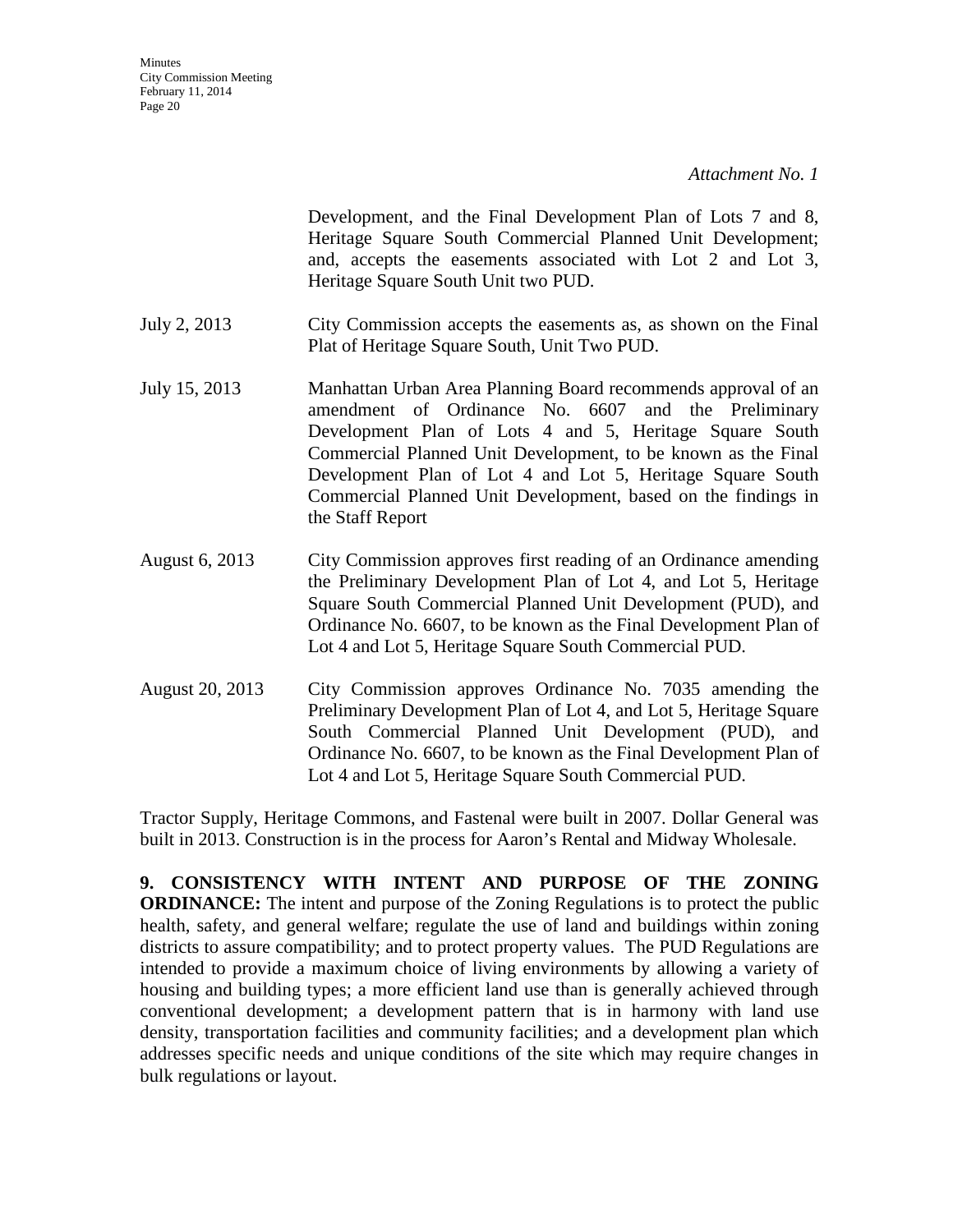*Attachment No. 1*

The proposed PUD amendment is consistent with Ordinance No. 6607, and the approved PUD, the Manhattan Zoning Regulations, and PUD requirements of the Manhattan Zoning Regulations. The amendment process is required before development of the site can proceed. The amendment process insures the PUD conforms to the requirements of all regulations.

**10. RELATIVE GAIN TO THE PUBLIC HEALTH, SAFETY AND WELFARE THAT DENIAL OF THE REQUEST WOULD ACCOMPLISH, COMPARED WITH THE HARDSHIP IMPOSED UPON THE APPLICANT:** There appears to be no gain to the public that denial would accomplish. No adverse affects on the public are anticipated as a result of the amendment. Denial of the rezoning may be a hardship to the owner.

**11. ADEQUACY OF PUBLIC FACILITIES AND SERVICES:** Adequate street, sanitary sewer and water services are available to serve the development.

**12. OTHER APPLICABLE FACTORS:** There are no other applicable factors.

**13. STAFF COMMENTS:** All provisions of Ordinance No. 6607 that are not in conflict with this amendment shall remain in force.

City Administration recommends approval of the proposed amendment of Ordinance No. 6607, and the approved Preliminary Development Plan of Lot 10, Heritage Square South Commercial Planned Unit Development, to be known as the Final Development Plan of Salisbury Supply, Lot 1, Heritage Square South, Unit Three, Commercial Planned Unit Development, with the following conditions of approval:

- 1. The Final Plat of Heritage Square South, Unit Three shall be approved.
- 2. An amendment(s) of the PUD shall be submitted for review and approval, prior to issuance of any necessary permits for development on Lot 2, Heritage Square South, Unit Three.

### **ALTERNATIVES:**

1. Recommend approval of the proposed amendment of Ordinance No. 6607, and the approved Preliminary Development Plan of Lot 10, Heritage Square South Commercial Planned Unit Development, to be known as the Final Development Plan of Salisbury Supply, Lot 1, Heritage Square South, Unit Three, Commercial Planned Unit Development, stating the basis for such recommendation.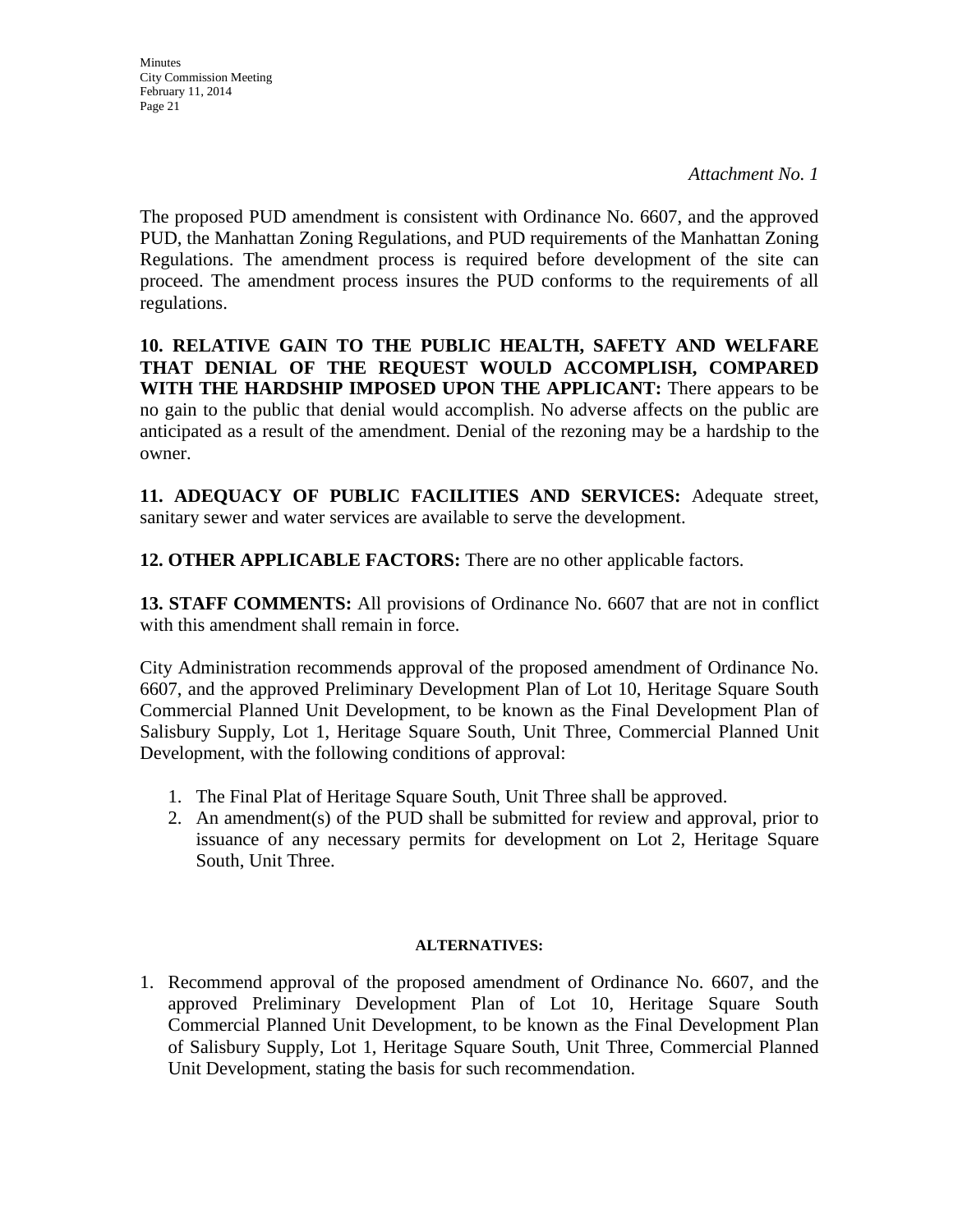*Attachment No. 1*

- 2. Recommend denial of the proposed amendment of Ordinance No. 6607 and the approved Preliminary Development Plan of Ordinance No. 6607, and the approved Preliminary Development Plan of Lot 10, Heritage Square South Commercial Planned Unit Development, to be known as the Final Development Plan of Salisbury Supply, Lot 1, Heritage Square South, Unit Three, Commercial Planned Unit Development, stating the specific reasons for denial.
- 3. Table the proposed Amendment to a specific date, for specifically stated reasons.

#### **POSSIBLE MOTION:**

The Manhattan Urban Area Planning Board recommends approval of the proposed amendment of Ordinance No. 6607, and the approved Preliminary Development Plan of Lot 10, Heritage Square South Commercial Planned Unit Development, to be known as the Final Development Plan of Salisbury Supply, Lot 1, Heritage Square South, Unit Three, Commercial Planned Unit Development, based on the findings in the Staff Report, with two conditions of approval.

**PREPARED BY:** Chad Bunger, AICP, CFM, Senior Planner.

**DATE:** December 24, 2013.

14009}SR}Lo10}HerSqSouthPUD}SalsiburySupply.docx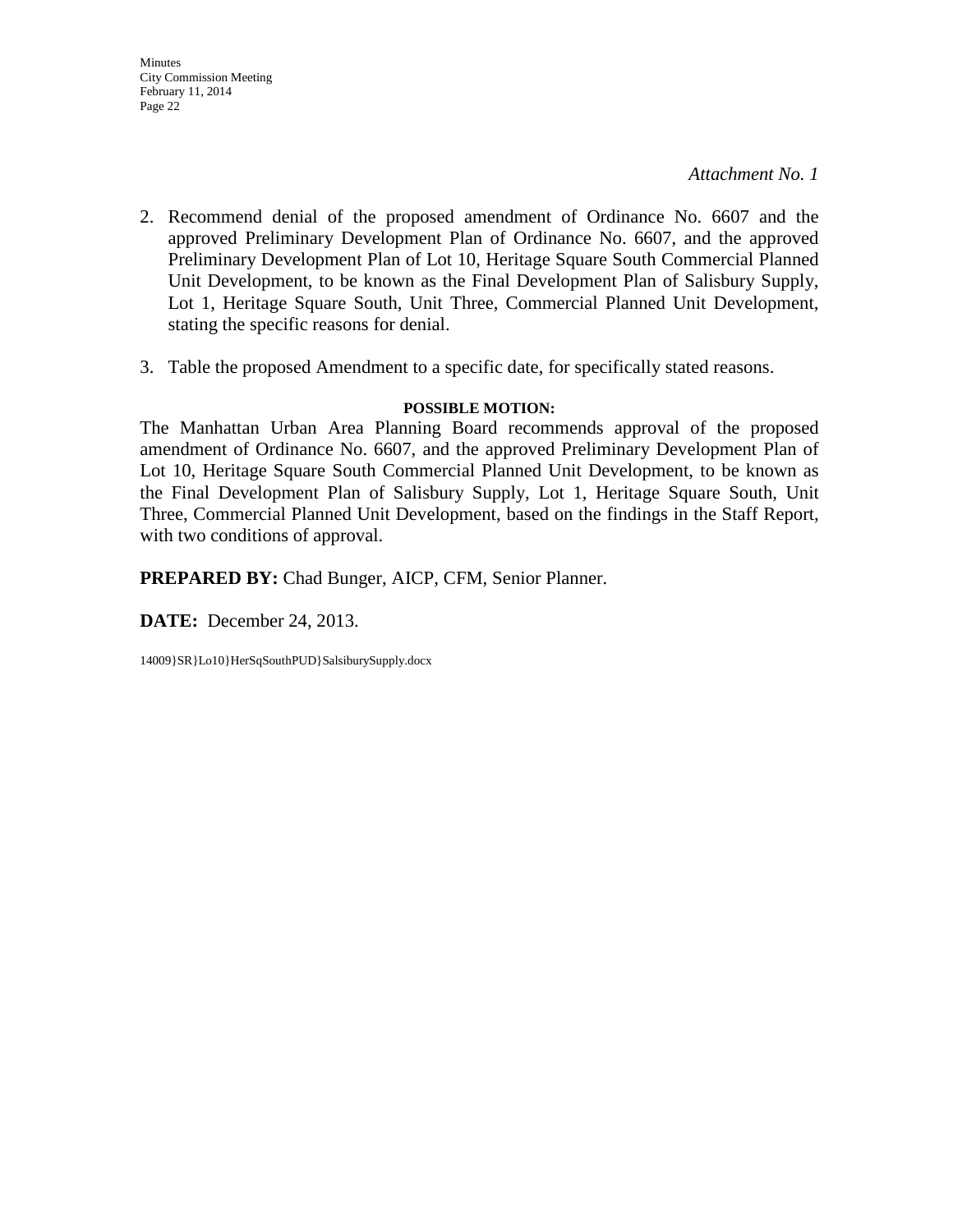# CITY COMMISSION GOALS AND PRIORITIES FOR 2014

The City Commission goals and top priorities for 2014 were developed during the annual City Commission Retreat and Goal Setting Session on January 2, 2014.

#### **LOCAL AND REGIONAL PLANNING, COOPERATION AND COORDINATION**

- **Update the Manhattan Comprehensive Land Use Plan to maximize strengths of the community and region** 
	- $\checkmark$  Update Comprehensive Plan with the assistance of the public advisory committee, technical committee, and the project consultants
	- $\checkmark$  Work cooperatively with planning staffs and engage Kansas State University in the coordination and implementation of the Campus Master Plan with the Comprehensive Plan
	- Continue to evaluate opportunities for infill redevelopment, parking considerations, and utility requirements
	- $\checkmark$  Continue to review infrastructure needs for growth areas involving the City, Counties, Kansas State University, and Fort Riley
	- $\checkmark$  Revitalize older neighborhoods in the community
	- $\checkmark$  Explore opportunities to develop a Community Strategic Plan in conjunction with the Comprehensive Plan Update
- **Develop plan to address high density housing**
	- $\checkmark$  Continue to work with Kansas State University planning staff and officials to address and plan for the growing demands of student housing near the campus as part of the Comprehensive Plan
- **Continue to increase cooperation and communication with Fort Riley and other regional units of government to develop partnerships that contribute to regional growth, collaboration, and cost savings**

#### **EXPAND AND PROMOTE ECONOMIC DEVELOPMENT INITIATIVES**

- **Support the Growth of and Improvements for the Manhattan Regional Airport** 
	- $\sqrt{\phantom{a}}$  Complete Phase I of the MHK Terminal project
	- $\checkmark$  Obtain a Phase II grant from the FAA for completion of the MHK Terminal project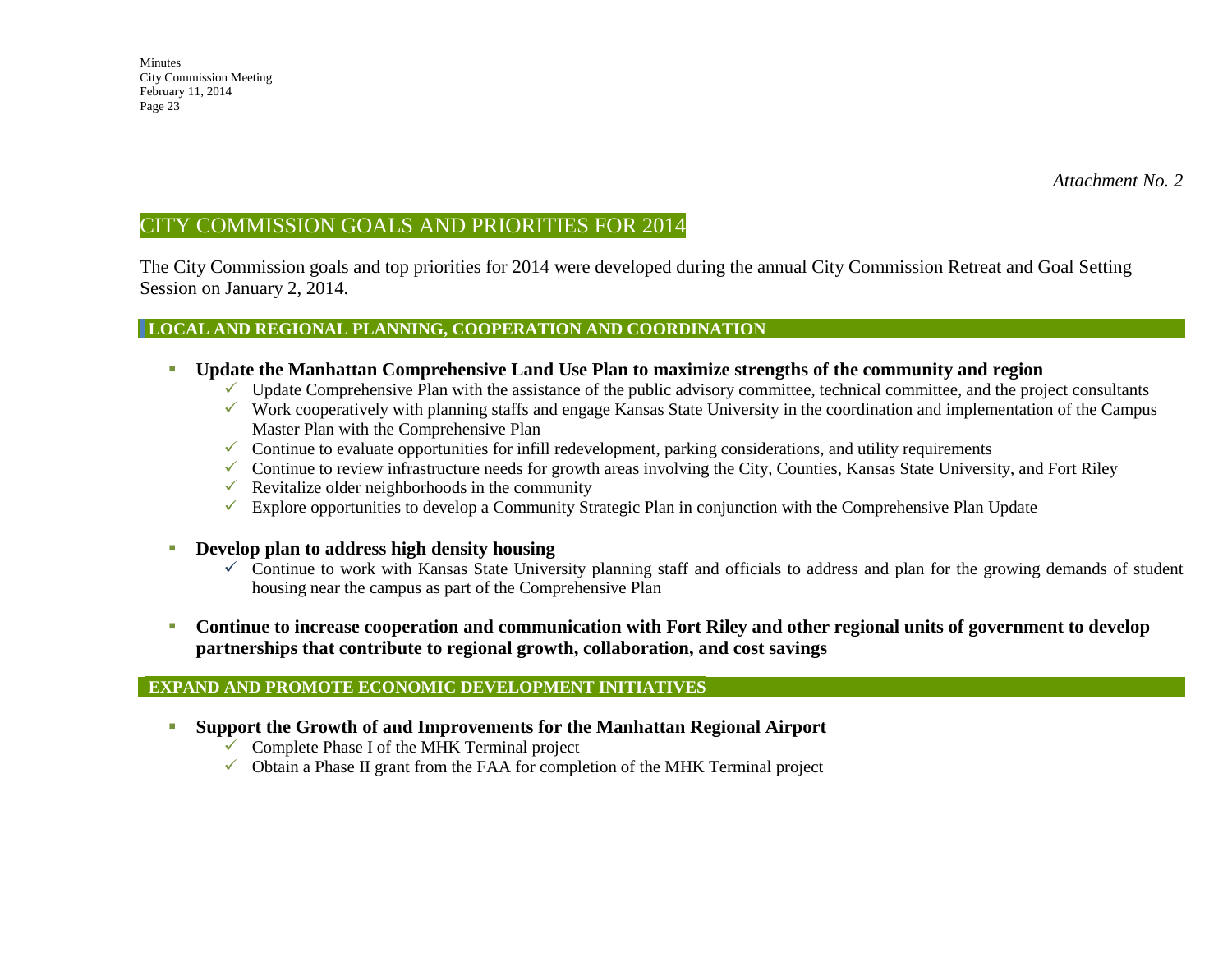#### **EXPAND AND PROMOTE ECONOMIC DEVELOPMENT INITIATIVES (continued)**

- $\checkmark$  Address future parking expansion improvements
- $\checkmark$  Address Airport Road improvements in conjunction with relocating General Aviation Services
- $\checkmark$  Ensure adequate signage and street lighting
- $\checkmark$  Develop land and market to airport service related businesses on the land west of the Airport Terminal and along Skyway Drive

#### **National Bio and Agro-Defense Facility (NBAF)**

- $\checkmark$  Continue to assist with the completion of the Central Utility Plant
- $\checkmark$  Continue to advocate for NBAF construction funds with our University, State, and Federal partners, especially our congressional delegation
- $\checkmark$  Continue to assist in providing secondary development opportunities
- $\checkmark$  Continue to enhance regional planning and marketing initiatives to attract related companies
- **Expand opportunities with the City of Greater Geelong Australia in relation to shared interests relating to NBAF**

#### **PARKS AND RECREATION PLANNING AND FACILITY IMPROVEMENTS**

- **Continue progress for new Parks and Recreation Offices**
- **Have the Parks and Recreation Advisory Board discuss the Fieldhouse Report and suggest actions for identifying facility upgrades and funding options**
	- Update Parks and Recreation Strategic/Facilities Plans
	- Prioritize Capital Improvements Program for Parks and Recreation facilities and outdoor recreation/sports venues
	- $\checkmark$  Assess the City of Manhattan and the regions sports facilities and venues for attracting summer baseball/soccer tournaments with members of the Manhattan and Junction City/Geary County Convention and Visitors Bureau and other collaborators
	- $\checkmark$  Engage USD 383 officials to discuss indoor athletics and outdoor improvements, scheduling, etc., that will meet the needs of school patrons and athletics as well as recreational aspirations of residents and those of organized sporting groups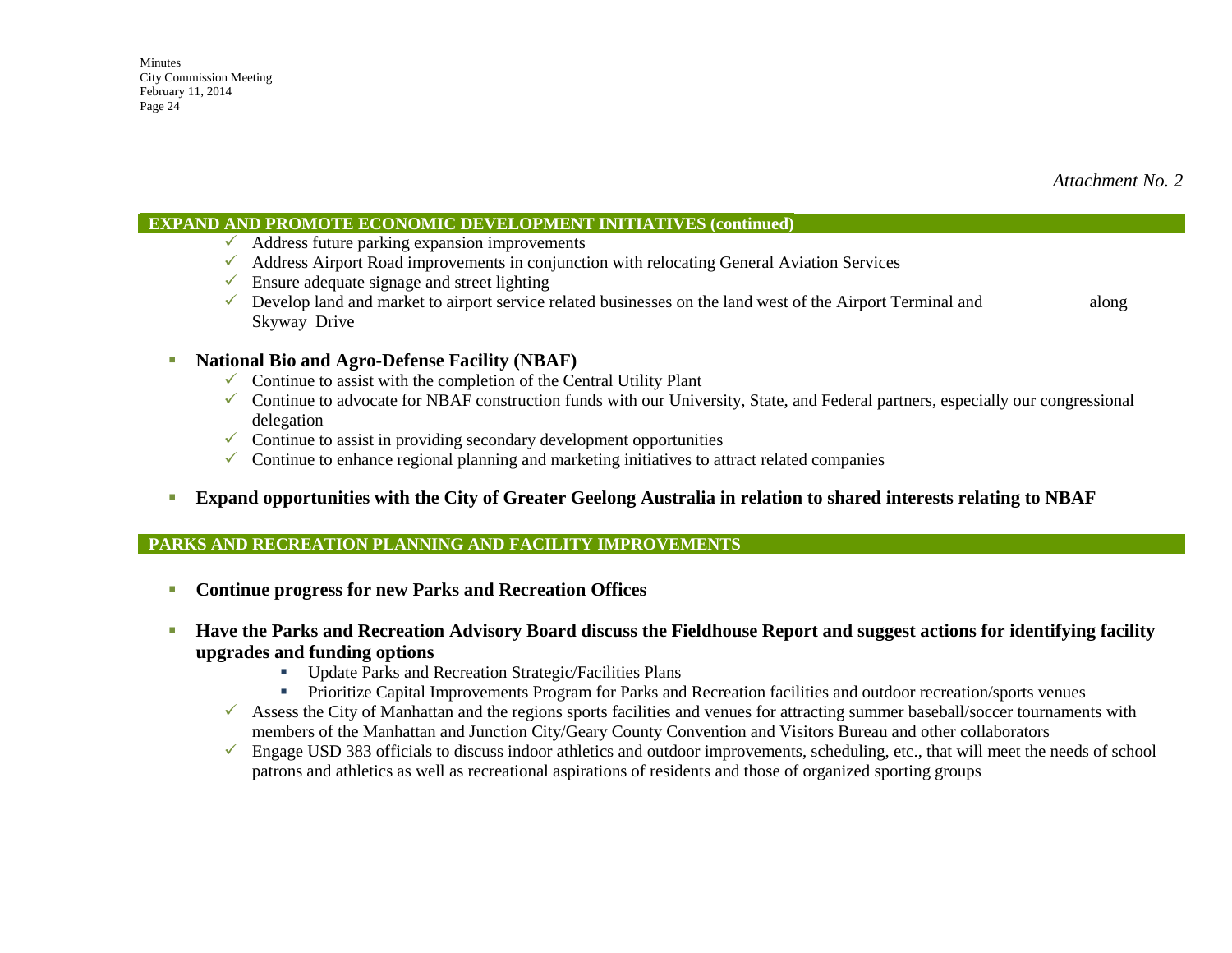### **PROTECT PUBLIC SAFETY AND INFRASTRUCTURE**

- **Develop a plan and strategy to fund a multi-year street maintenance and improvement plan to address deteriorating pavement conditions and pavement striping**
- **Ensure adequate infrastructure for future infill development and complete modeling of water, sanitary sewer, and stormwater systems**

#### **DOWNTOWN REDEVELOPMENT**

- **Complete the Core Redevelopment Poyntz Avenue streetscape and landscape project**
- **Complete Core Alley Improvements for drainage and pavement improvements**
- **Continue to facilitate South End Redevelopment Project**   $\checkmark$  Facilities include HCW apartments and Holiday Inn Express
- **Continue to monitor construction/grant administration for CivicPlus new five-story office facility**
- **Evaluate parking conditions and availability to develop plans to improve and expand parking in the downtown area**

#### **MITIGATE FLOODING IN OUR COMMUNITY**

- **Create a Floodplain Management Plan for the Blue River Basin and Develop and Adopt Higher Standard and Floodplain Regulations City-wide**
- **Determine a funding strategy for Levee raise and renovations to match future US Army Corp of Engineers Cost Share Grant**